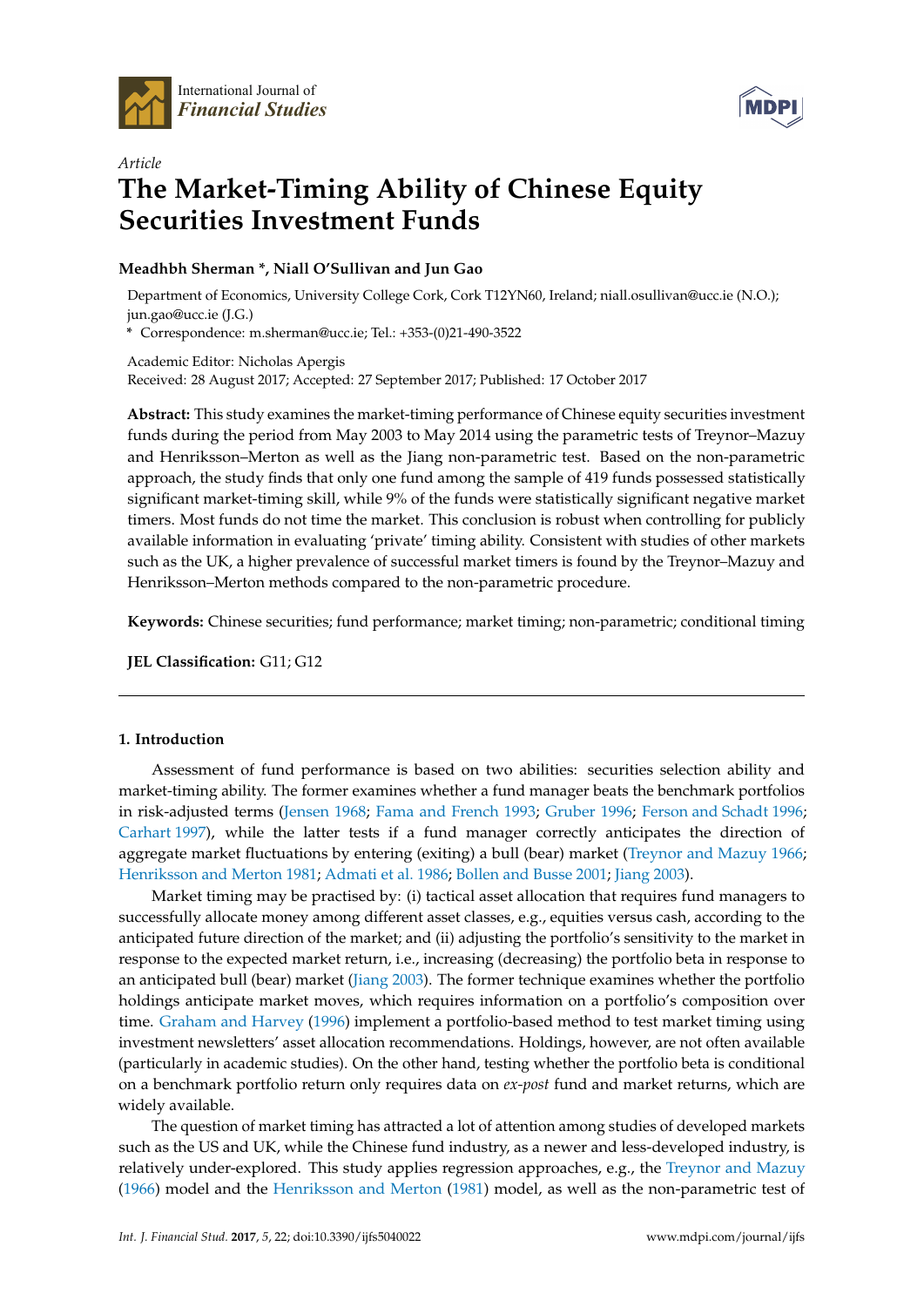the [Jiang](#page-16-6) [\(2003\)](#page-16-6) study, to evaluate market-timing ability among individual Chinese domestic equity funds during the period May 2003 to May 2014. Conditional market-timing tests are also implemented for the Chinese data. A data set of 419 funds is evaluated in this study. This represents almost the entire Chinese domestic equity securities investment fund industry at the end of the sample period (including 5 non-surviving funds). To our knowledge, the [Jiang](#page-16-6) [\(2003\)](#page-16-6) non-parametric market-timing

been previously undertaken for the Chinese open-end securities investment fund industry. The non-parametric methodology of [Jiang](#page-16-6) [\(2003\)](#page-16-6) has several strengths compared with the standard regression-based approaches such as, or based upon, the Treynor–Mazuy and Henriksson–Merton methods (henceforth TM and HM, respectively). First, the response function of a fund's manager to information required by the [Jiang](#page-16-6) [\(2003\)](#page-16-6) procedure is less restrictive than the linear and binary specifications required by the TM and HM tests. This is because the [Jiang](#page-16-6) [\(2003\)](#page-16-6) approach only requires the portfolio beta, i.e., the fund's market exposure, to be a non-diminishing function of the expected market return which, in other words, requires non-increasing absolute risk aversion. Second, a fund manager's market-timing performance is related to both the quality of the manager's timing information and the aggressiveness of the response. The TM and HM models fail to separate these elements of market timing. The non-parametric statistic, in contrast, is independent of the aggressiveness of the response as it simply measures the frequency of a manager predicting a market movement correctly and acting on it appropriately. Third, the TM and HM tests may be biased due to heteroscedasticity and skewness, which are common in financial data [\(Breen et al.](#page-15-3) [1986;](#page-15-3) [Jagannathan and Korajczyk](#page-16-8) [1986;](#page-16-8) [Goetzmann et al.](#page-16-9) [2000\)](#page-16-9), while the asymptotic distribution of the non-parametric statistic is much more robust to either heteroscedasticity or skewness. Finally, the [Jiang](#page-16-6) [\(2003\)](#page-16-6) methodology tests for timing across all possible frequencies at which a manager may be timing the market, e.g., monthly, quarterly, annually etc., rather than only testing for timing at the sampling frequency of the data at hand.

test, as well as tests of private timing ability conditional on publicly available information, have never

This paper proceeds as follows. Section [2](#page-1-0) provides a brief review of the existing literature regarding market-timing ability. Section [3](#page-4-0) describes the Chinese dataset. The non-parametric methodology and empirical results are presented in Sections [4](#page-7-0) and [5](#page-9-0) respectively. Section [6](#page-15-4) concludes.

# <span id="page-1-0"></span>**2. Literature Review**

Among parametric methods of market timing, two 'classic' and widely applied return-based methods of market timing are those proposed by [Treynor and Mazuy](#page-16-4) [\(1966\)](#page-16-4) and [Henriksson and Merton](#page-16-5) [\(1981\)](#page-16-5).

[Treynor and Mazuy](#page-16-4) [\(1966\)](#page-16-4) develop a conditional beta model of market timing:

$$
r_{i,t+1} = \alpha_i + \theta_i(r_{m,t+1}) + \gamma_{i,u}[r_{m,t+1}]^2 + \varepsilon_{i,t+1}
$$
 (1)

where  $r_{i,t+1}$  and  $r_{m,t+1}$  are the fund and market excess returns respectively and abnormal timing performance is measured by the coefficient *γiu*. The hypothesis of no market-timing ability implies  $\gamma_{\rm{iu}} = 0$ . According to [Admati et al.](#page-15-1) [\(1986\)](#page-15-1), the model above indicates that a fund manager with constant absolute risk preference adjusts the portfolio beta at time t based on a private linear signal as follow:

$$
\beta_{i,t} = \theta_i + \gamma_{i,u}[r_{m,t+1}] + \eta_t
$$
\n(2)

where  $\eta_t$  is random noise.

[Henriksson and Merton](#page-16-5) [\(1981\)](#page-16-5) specify a regression function of the form:

$$
r_{i,t+1} = \alpha_i + \theta_i(r_{m,t+1}) + \gamma_{i,u}[r_{m,t+1}]^+ + \varepsilon_{i,t+1}
$$
\n(3)

where  $\rm [r_{m,t+1}]^+$  is defined as max $(0,r_{m,t+1})$ , which can also be interpreted as the payoff to a call option on the market portfolio with a strike price equal to the risk-free rate. In the [Henriksson and Merton](#page-16-5) [\(1981\)](#page-16-5) model, the conditional portfolio beta has two target values in a binary response function of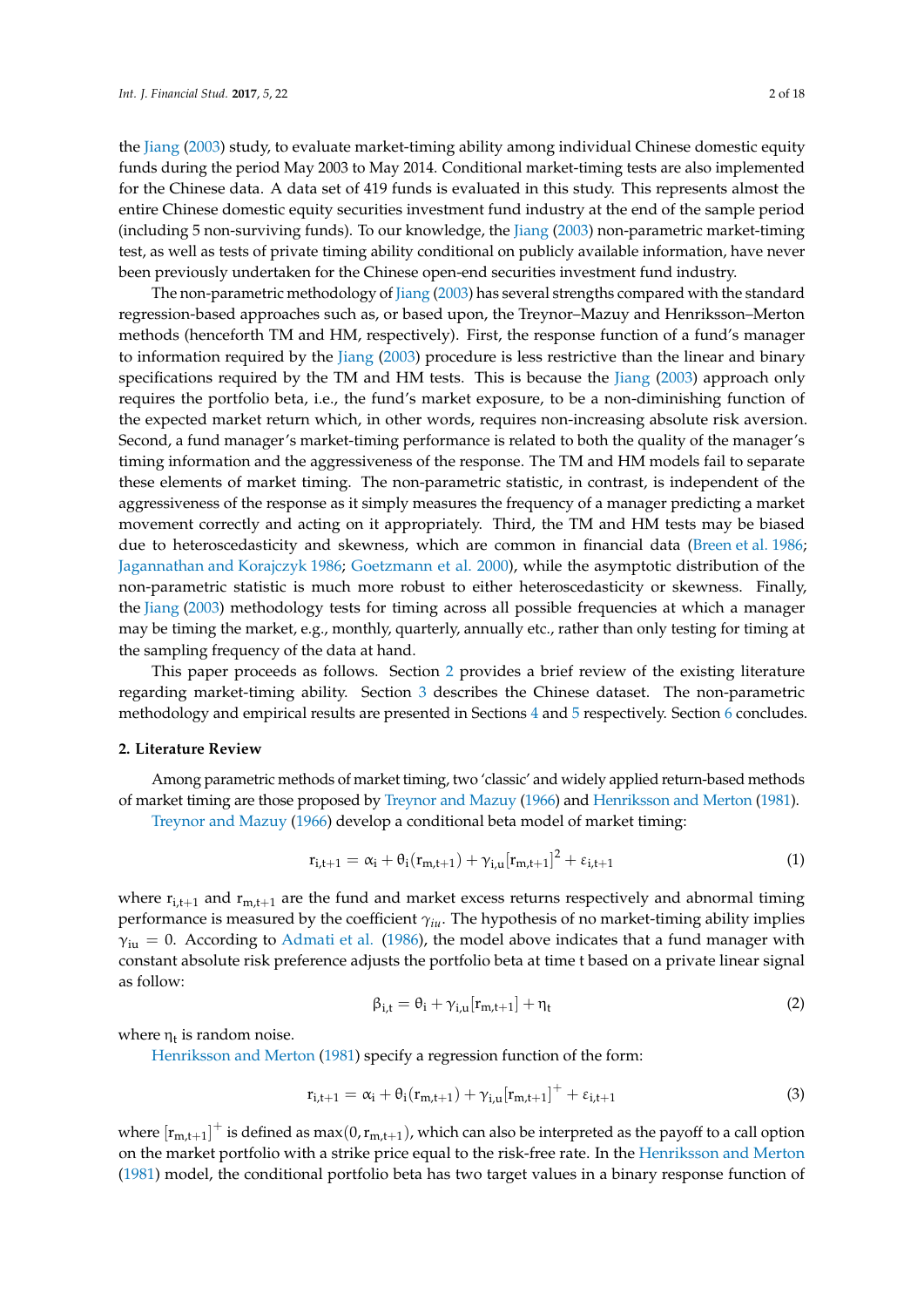the future market excess return, which is forecast by the fund manager. The coefficient  $\gamma_{i,u}$  measures market-timing ability; a significant and positive  $\gamma_{i,u}$  indicates a successful market timer.

The [Ferson and Schadt](#page-16-3) [\(1996\)](#page-16-3) study conditionalises both models. The authors test market timing controlling for timing skills that may be attributed to public information, by specifying the portfolio beta as a linear function of both expected future market excess return and the public information variables.

The TM and HM models as well as their conditional versions, however, may lead to many issues such as: (i) spurious timing arising from using an incorrect benchmark portfolio [\(Jagannathan and Korajczyk](#page-16-8) [1986;](#page-16-8) [Breen et al.](#page-15-3) [1986\)](#page-15-3); (ii) decomposing abnormal performance into stock-picking skills and market-timing ability [\(Admati et al.](#page-15-1) [1986;](#page-15-1) [Grinblatt and Titman](#page-16-10) [1989\)](#page-16-10); (iii) the loss of test power as a result of the difference between actual fund timing frequencies versus data sampling frequencies [\(Goetzmann et al.](#page-16-9) [2000;](#page-16-9) [Bollen and Busse](#page-15-2) [2001\)](#page-15-2); and (iv) the effects on the assessment of market timing when market volatilities and market return are timed simultaneously.

As noted by [Breen et al.](#page-15-3) [\(1986\)](#page-15-3), the TM and HM tests ignore conditional heterscedasticity. This may lead to a significant increase in falsely rejecting the true null hypothesis or failing to reject the null hypothesis too often when it is not true.

Using simulation methods, [Kothari and Warner](#page-16-11) [\(2001\)](#page-16-11) demonstrate that standard performance models (including market-timing models) are mis-specified. Randomly selecting stocks, controlling for size and value effects and periodically reforming portfolios to simulate characteristic fund turnover, the authors conclude that the abnormal performance suggested by the standard performance measures appears even when the portfolios are generated under the null hypothesis of no stock-picking and no market-timing abilities.

[Bollen and Busse](#page-15-2) [\(2001\)](#page-15-2) pick up the question of timing performance and the cash-flow hypothesis proposed by [Warther](#page-16-12) [\(1995\)](#page-16-12), [Ferson and Warther](#page-16-13) [\(1996\)](#page-16-13) and [Edelen](#page-16-14) [\(1999\)](#page-16-14). This hypothesis indicates that subscriptions to mutual funds are increased when the market return is relatively high, which leads to a high cash position and results in a relatively low portfolio return. As the market-timing coefficients in the HM model are only estimated with a positive market excess return, and thus the cash-flow hypothesis is asymmetric, [Bollen and Busse](#page-15-2) [\(2001\)](#page-15-2) argue that the timing coefficients in these parametric models are underestimated.

Another specification issue in the literature on market timing that can affect the test power and consistency is the question of distinguishing timing performance from stock-selection ability in risk-adjusted performance [\(Admati et al.](#page-15-1) [1986;](#page-15-1) [Grinblatt and Titman](#page-16-10) [1989\)](#page-16-10). Many studies find little evidence of statistically significant timing ability (particularly positive timing performance) but most of these studies also suggest that the abnormal market-timing performance is negatively correlated with abnormal stock-picking skills [\(Kon](#page-16-15) [1983;](#page-16-15) [Chang and Lewellen](#page-15-5) [1984;](#page-15-5) [Henriksson](#page-16-16) [1984;](#page-16-16) [Lockwood and Kadiyala](#page-16-17) [1985\)](#page-16-17). A rational explanation in the [Henriksson](#page-16-16) [\(1984\)](#page-16-16) study is that implementing a single rather than multi-factor performance model, mis-specifying the market portfolio, or error-in-variables bias may result in such empirical findings. However, [Jagannathan and Korajczyk](#page-16-8) [\(1986\)](#page-16-8) point out that the non-linear pay-off structure of options and option-like securities (such as highly leveraged stocks) may bias the conclusion of timing performance. A high payoff offered by a long position on a call option on the market portfolio in a rising market appears as positive market-timing ability, while the reduction in return caused by the option premium appears as negative security-picking skills in a falling or relatively steady market. However, the apparent abnormal timing or stock-selection performance is attributable to purchasing call options on the market regardless of whether market timing or stock picking is undertaken. Similarly, holding highly leveraged stocks (such as small firm stocks), which provide high return to equity holders only if there is a high stock return associated with a bull market, may also incur an upward bias to the timing performance.

A further specification issue reported by the [Bollen and Busse](#page-15-2) [\(2001\)](#page-15-2) study is that the results of the standard parametric timing tests as described above (i.e., the TM and HM tests), may be biased when data sampling frequencies and actual fund-timing frequencies by managers are different.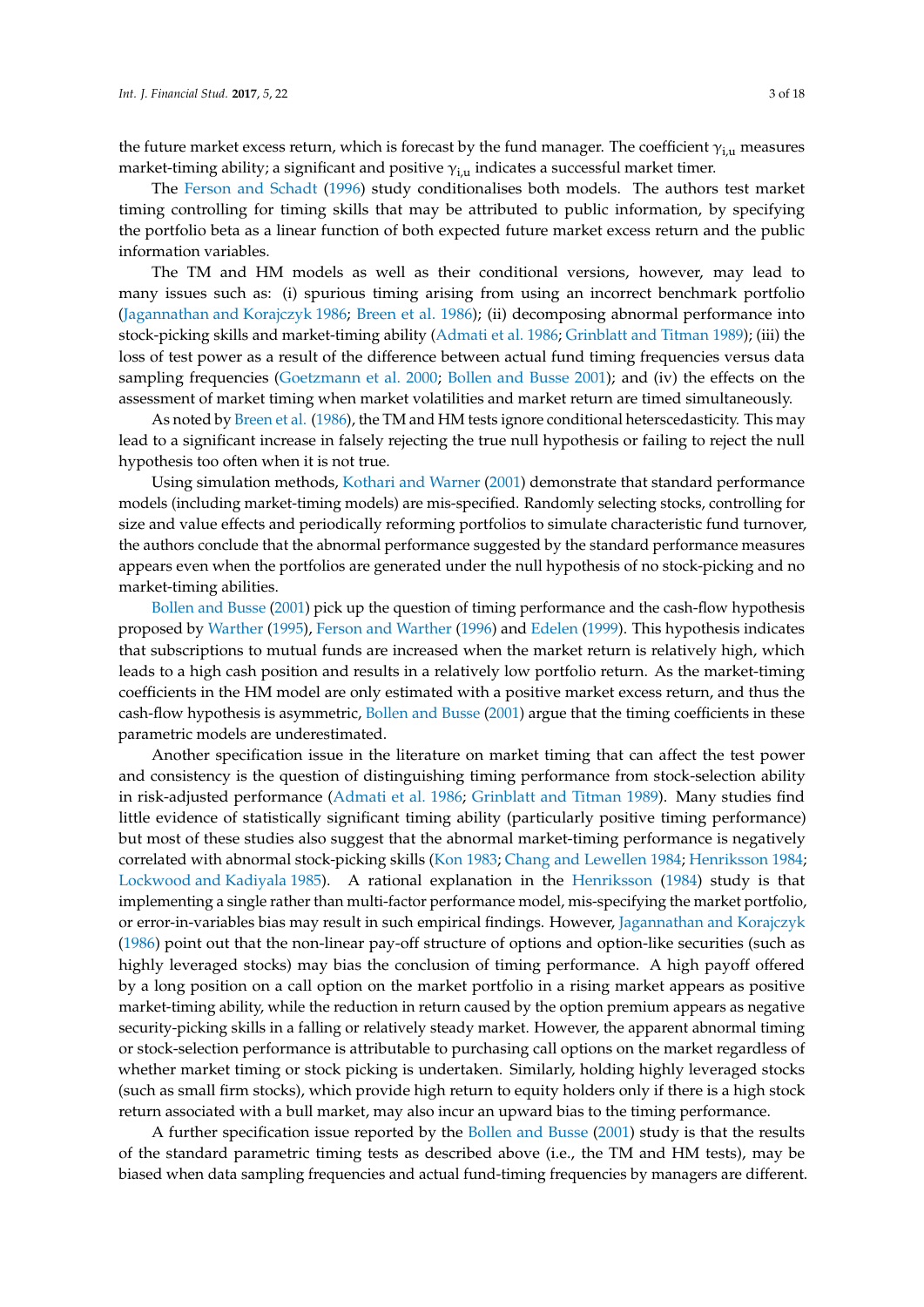The authors applied a bootstrap simulation technique to obtain synthetic fund returns which mimic the composition of actual funds by using both daily and monthly return data. Carrying out the TM and HM methods enhanced by multiple risk factors for the simulated data under the null hypothesis of zero abnormal timing performance, the authors demonstrate unbiased tests on daily data in detecting the expected number of positive, negative, significant and insignificant timing coefficients but biased tests on monthly data. However, the simulation results under the alternative hypothesis show that there is a significant improvement in the test power of daily timing relative to monthly timing. As such, [Bollen and Busse](#page-15-2) [\(2001\)](#page-15-2) suggest a downward bias to the timing performance of daily or weekly market timers when applying the TM and HM models to monthly fund return data. [Goetzmann et al.](#page-16-9) [\(2000\)](#page-16-9) draw a similar conclusion to [Bollen and Busse](#page-15-2) [\(2001\)](#page-15-2) and provide an adjustment without requiring daily fund data.

A final specification issue in the literature on market timing focuses on the question of whether the results of market-timing tests are distorted when market timing and volatility timing are undertaken simultaneously. [Busse](#page-15-6) [\(1999\)](#page-15-6) finds that, when the market is volatile, fund managers attempt to lower the portfolio beta. As a volatility timer may reduce the portfolio beta, i.e., the fund's market exposure, when s/he anticipates that market volatility will rise, the market-timing measure may underestimate her/his timing performance if there is a positive correlation between market volatility and market return. Some studies, on the other hand, suggest that this issue should not complicate the assessment of market timing even in the presence of volatility timing, by providing the evidence of weak correlation between market volatility and return [\(Breen et al.](#page-15-3) [1986;](#page-15-3) [Glosten et al.](#page-16-18) [1993;](#page-16-18) [Busse](#page-15-6) [1999\)](#page-15-6).

To address some of the specification or parametric issues discussed above, [Jiang](#page-16-6) [\(2003\)](#page-16-6) develops a non-parametric test of market timing based on a simple idea that the returns of an informed timer's fund grow significantly in a bull market and drop slightly in a bear market. A detailed discussion of the [Jiang](#page-16-6) [\(2003\)](#page-16-6) approach is presented in Section [4](#page-7-0) with empirical implementation for the Chinese securities investment fund industry in Section [5.](#page-9-0)

In the existing literature, the research on timing performance in the Chinese securities investment fund industry is first carried out among closed-end funds. One of the earliest studies of market timing in the Chinese fund market is that of [Zhang and Du](#page-17-0) [\(2002\)](#page-17-0). This study examines market-timing performance among 22 closed-end securities investment funds during the period 1999–2001 using the TM and HM measures, and finds little empirical evidence of significant timing performance.

[Niu and Zhan](#page-16-19) [\(2004\)](#page-16-19) replicate the [Jiang](#page-16-6) [\(2003\)](#page-16-6) non-parametric methodology to 33 closed-end funds using weekly returns between 2001 and 2003, and also draw a similar conclusion of no significant market timing ability. However, the timing assessment is different when the TM and HM models are applied, where the author demonstrates that statistically significant timing exists but is more likely to be negative among the closed-end funds on average. In addition, the study reports a negative cross-sectional correlation between the selectivity and market-timing measures of performance, which coincides with the empirical findings of many studies on the US mutual fund industry [\(Kon](#page-16-15) [1983;](#page-16-15) [Chang and Lewellen](#page-15-5) [1984;](#page-15-5) [Henriksson](#page-16-16) [1984;](#page-16-16) [Lockwood and Kadiyala](#page-16-17) [1985\)](#page-16-17).

[Jiang and Zhao](#page-16-20) [\(2005\)](#page-16-20) carry out a battery of tests, including both the TM and HM regression-based approaches as well as their conditional versions and the [Jiang](#page-16-6) [\(2003\)](#page-16-6) non-parametric methodology, to evaluate market-timing performance among 54 closed-end securities investment funds from 2002 to 2004. The assessment of no significant market-timing ability is largely consistent across all models and methods. Similarly, the authors report that timing performance is negatively correlated with selectivity performance, as found by [Niu and Zhan](#page-16-19) [\(2004\)](#page-16-19).

The studies described above relate to market-timing tests on the Chinese closed-end securities investment fund market. Some important and widely-cited contributions to the literature on timing performance regarding open-end equity securities investment funds are discussed here.

[Zhou and Shi](#page-17-1) [\(2004\)](#page-17-1) investigate weekly market-timing performance among 16 open-end equity securities investment funds during a one-year sample period of 2003–2004 using the TM and HM models. The empirical results from both of the approaches indicate positive but insignificant timing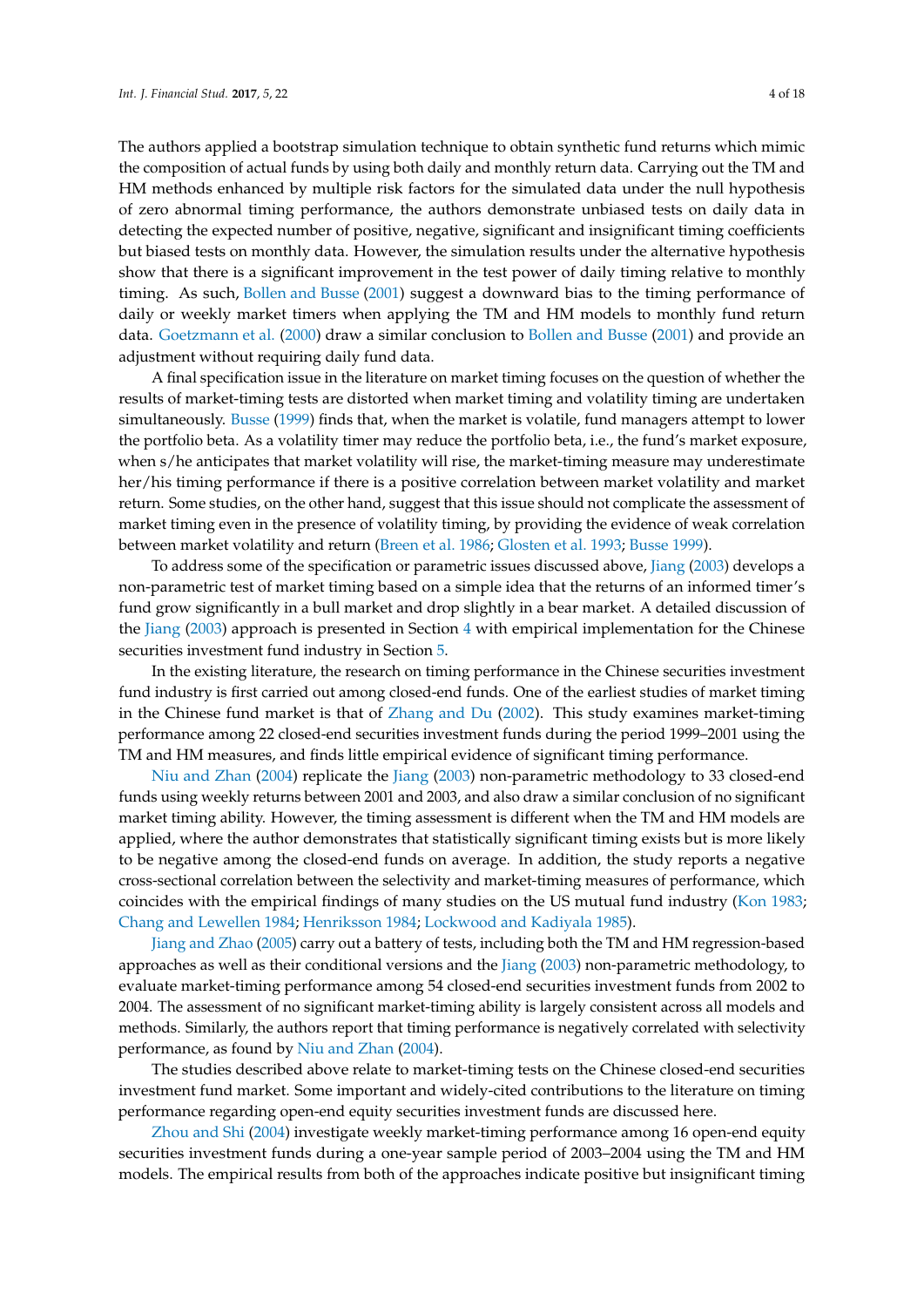ability among the full sample as well as a strong negative correlation between timing and selectivity measures of performance. [Du and Liao](#page-16-21) [\(2006\)](#page-16-21) restrict their analysis to 5 open-end equity securities investment funds which survive for 3 years or more. By replicating the TM and HM tests, the authors draw a similar conclusion to that of [Zhou and Shi](#page-17-1) [\(2004\)](#page-17-1) of insignificant but positive timing performance on average.

[Chen and Nie](#page-15-7) [\(2009\)](#page-15-7) also examine the issue of market timing among Chinese open-end securities investment funds between 2004 and 2008 by carrying out the [Treynor and Mazuy](#page-16-4) [\(1966\)](#page-16-4), [Henriksson and Merton](#page-16-5) [\(1981\)](#page-16-5) and [Chang and Lewellen](#page-15-5) [\(1984\)](#page-15-5) models, augmented by multiple risk factors. The authors produce different results to [Zhou and Shi](#page-17-1) [\(2004\)](#page-17-1), where they find evidence of negative and statistically significant market-timing performance during the period 2005–2008. However, the study also reports a negative correlation between market timing and security selection skills. Similarly, [Lai and Cao](#page-16-22) [\(2010\)](#page-16-22) assess the timing performance of 181 open-end equity securities investment funds which have survived more than 52 weeks, using monthly data from 2002 to 2009. Based on standard regression-based approaches, the authors argue that the funds which show superior timing performance account for only 20% of the full sample approximately at the 5% significance level.

Overall, less research on the market-timing skills of the Chinese open-end securities investment fund market has been undertaken compared with that on the US mutual fund industry, while most studies of the Chinese open-end fund market merely apply the parametric measures. As indicated previously, the empirical findings of these studies may be spurious due to parametric or specification biases. This study, however, examines market timing using not only the standard regression-based methods but also the [Jiang](#page-16-6) [\(2003\)](#page-16-6) non-parametric test. Timing performance conditional on public information variables is also measured in this study. In addition, this paper is more comprehensive in terms of the sample length and sample size, as earlier studies on the market-timing performance of Chinese securities investment funds are based on very few funds and relatively short periods.

# <span id="page-4-0"></span>**3. Data**

# *3.1. Industry History*

The Chinese open-end securities investment fund industry was established in December 2001 and developed extremely fast after 2003. By May 2014, there were over 1600 open-end securities investment funds, with total asset value of ¥45,374.30 billion (\$6796.63 billion). In contrast to developed fund industries such as the US, between 2001 and 2014 there was significant growth in the Chinese fund industry: the total net asset value increased by almost 1400%, while the size of the US mutual fund market only doubled. As an emerging and developing fund industry, the Chinese fund industry is under-explored. This is one of the motivations for studying the Chinese market in this paper. Table [1](#page-5-0) summarizes the historical development of the Chinese securities investment fund industry.

| Year | No. of Funds | No. of<br>Closed-End<br>Funds | No. of<br>Open-End<br>Funds | No. of Fund<br>Companies | Total NAV of Fund<br>Industry (billion, ¥) | Total NAV of Fund<br>Industry (billion, US \$) |  |  |  |
|------|--------------|-------------------------------|-----------------------------|--------------------------|--------------------------------------------|------------------------------------------------|--|--|--|
| 1998 | 5            | 5                             | $\Omega$                    | 5                        | ¥103.64                                    | \$15.24                                        |  |  |  |
| 1999 | 19           | 19                            | $\Omega$                    | 10                       | ¥484.16                                    | \$71.20                                        |  |  |  |
| 2000 | 33           | 33                            | $\Omega$                    | 10                       | ¥845.91                                    | \$124.40                                       |  |  |  |
| 2001 | 51           | 48                            | 3                           | 14                       | ¥818.10                                    | \$120.31                                       |  |  |  |
| 2002 | 67           | 54                            | 13                          | 17                       | ¥1112.92                                   | \$163.66                                       |  |  |  |
| 2003 | 104          | 54                            | 50                          | 25                       | ¥1572.74                                   | \$231.28                                       |  |  |  |
| 2004 | 161          | 54                            | 107                         | 37                       | ¥3246.40                                   | \$477.40                                       |  |  |  |
| 2005 | 222          | 54                            | 168                         | 47                       | ¥4607.48                                   | \$677.56                                       |  |  |  |
| 2006 | 321          | 53                            | 268                         | 52                       | ¥8552.71                                   | \$1257.73                                      |  |  |  |
| 2007 | 366          | 35                            | 331                         | 57                       | ¥32,853.28                                 | \$4831.29                                      |  |  |  |
| 2008 | 474          | 33                            | 441                         | 59                       | ¥19,427.37                                 | \$2856.97                                      |  |  |  |

**Table 1.** Breakdown of Historical Data of the Chinese Securities Investment Fund Industry.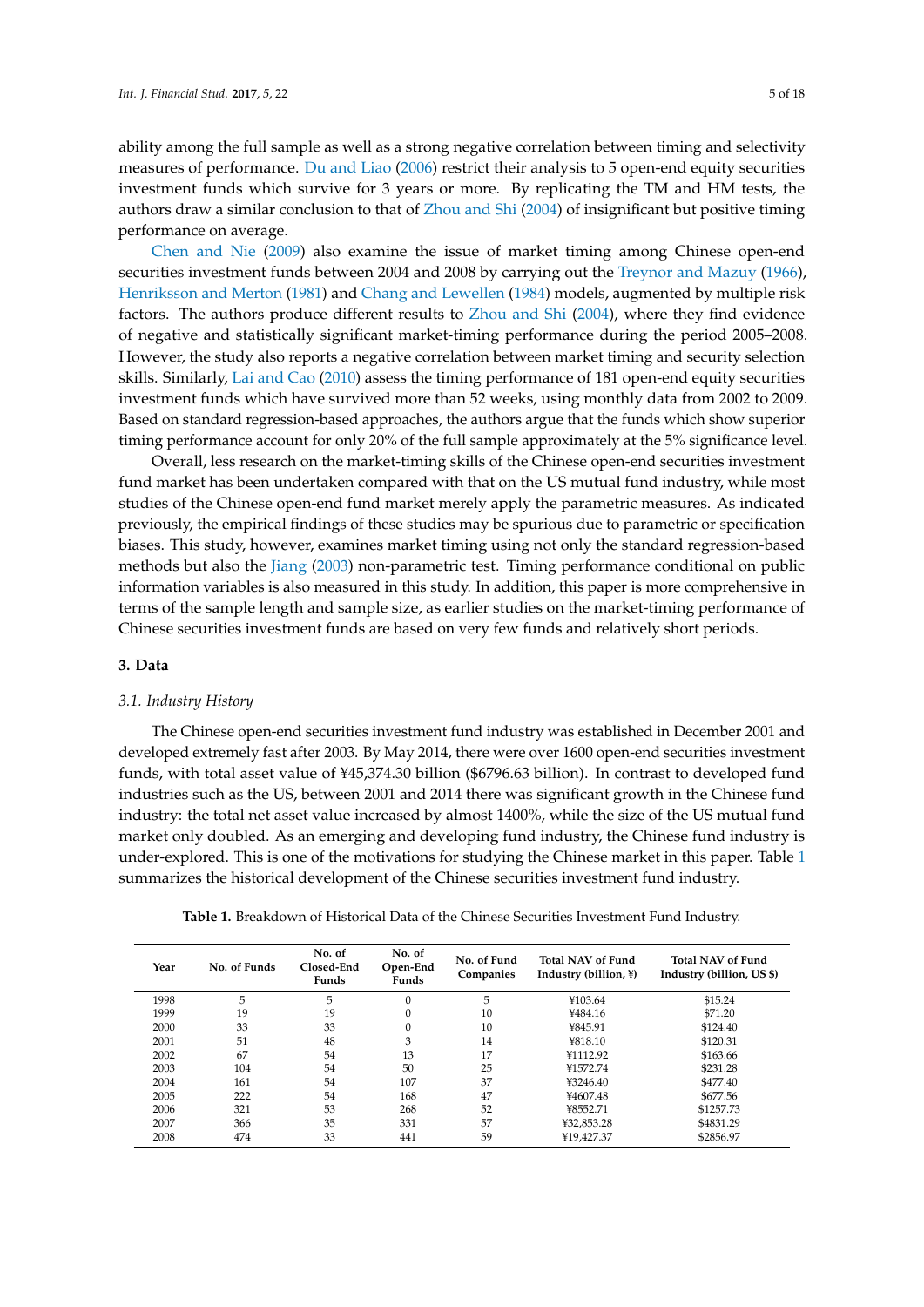<span id="page-5-0"></span>

| Year    | No. of Funds | No. of<br>Closed-End<br>Funds | No. of<br>Open-End<br>Funds | No. of Fund<br>Companies | Total NAV of Fund<br>Industry (billion, ¥) | Total NAV of Fund<br>Industry (billion, US \$) |  |  |  |  |
|---------|--------------|-------------------------------|-----------------------------|--------------------------|--------------------------------------------|------------------------------------------------|--|--|--|--|
| 2009    | 621          | 33                            | 588                         | 60                       | ¥26,829.61                                 | \$3945.53                                      |  |  |  |  |
| 2010    | 785          | 31                            | 754                         | 60                       | ¥25,275.43                                 | \$3716.98                                      |  |  |  |  |
| 2011    | 835          | 31                            | 804                         | 71                       | ¥21,918.40                                 | \$3223.29                                      |  |  |  |  |
| 2012    | 1124         | 31                            | 1093                        | 77                       | ¥28,661.00                                 | \$4214.85                                      |  |  |  |  |
| 2013    | 1474         | 30                            | 1444                        | 85                       | ¥30.020.71                                 | \$4414.81                                      |  |  |  |  |
| 2014.05 | 1607         | 30                            | 1577                        | 96                       | ¥39.241.00                                 | \$5770.74                                      |  |  |  |  |

**Table 1.** *Cont.*

# *3.2. Industry Concentration and Fund Classes*

Most of the total net asset value of the Chinese securities investment fund industry is invested in Chinese domestic equity while in 2014 only ¥495.54 billion (\$74.23 billion) was invested globally. Industry concentration is high but has dropped slightly in the last four years. The five largest companies (China Asset Management, Harvest Fund Management, E Fund Management, China Southern Fund Management and Bosera Fund Management) manage 30% of the Chinese market, while the 10 largest groups account for 54%.

The Asset Management Association of China classifies all Chinese securities investment funds into five categories and defines these as follows: (i) equity funds (at least  $60\%$ <sup>1</sup> of which is invested in Chinese domestic equity); (ii) bond funds (at least 80% of which is invested in the Chinese bond market); (iii) money market funds, solely invested in the Chinese money market; (iv) commingled funds, which are invested in stocks, bonds and money markets; and (v) QDII (Qualified Domestic Institutional Investors) funds, which are invested in global assets.

# *3.3. Institutional and Regulatory Framework*

The Chinese fund market has witnessed significant changes in recent years. As an emerging market, the Chinese fund industry may be less developed and less efficient. The institutional and regulatory framework in China is quite different from the fund industry in developed capital markets. A distinct social and economic environment is created by the strong culture and the nation's socialist tradition. For example, fund allocation, even by private firms, must often observe some non-market motivations, such as political motivations. In addition, there are still limitations on private firms acquiring and allocating resources and conducting operations [\(Peng](#page-16-23) [2001\)](#page-16-23). Also, there are few experienced managers in the Chinese capital market. Thus, the institutional and regulatory environment in China provides an attractive context to study the Chinese fund industry.

#### *3.4. Datasets Employed in This Study*

This study employs a comprehensive securities investment fund dataset which consists of 419 Chinese open-end domestic equity funds. Non-surviving funds (5) are taken into consideration to control for survivorship bias. A non-surviving fund is one that has existed for some time during the sample period but has not survived for the whole sample period. Some funds may close due to mergers or takeovers, while others may have been forced to close due to poor performance. This highlights the importance of evaluating fund performance based on a dataset that is free of survivorship bias.

The securities investment fund returns data have been taken from the Morningstar Database. Fund returns are measured weekly rather than monthly in order to increase the number of observations due to the relatively short history of the Chinese fund industry. Our study is the most comprehensive

<sup>1</sup> The Asset Management Association of China published a new definition of Chinese equity securities investment funds in 2015. By the new definition, Chinese equity securities investment funds have at least 80% of the fund capital invested in Chinese domestic equity. However, this study examines the performance of Chinese equity securities investment funds during the period from 2002–2014. Hence, old definitions and classifications apply.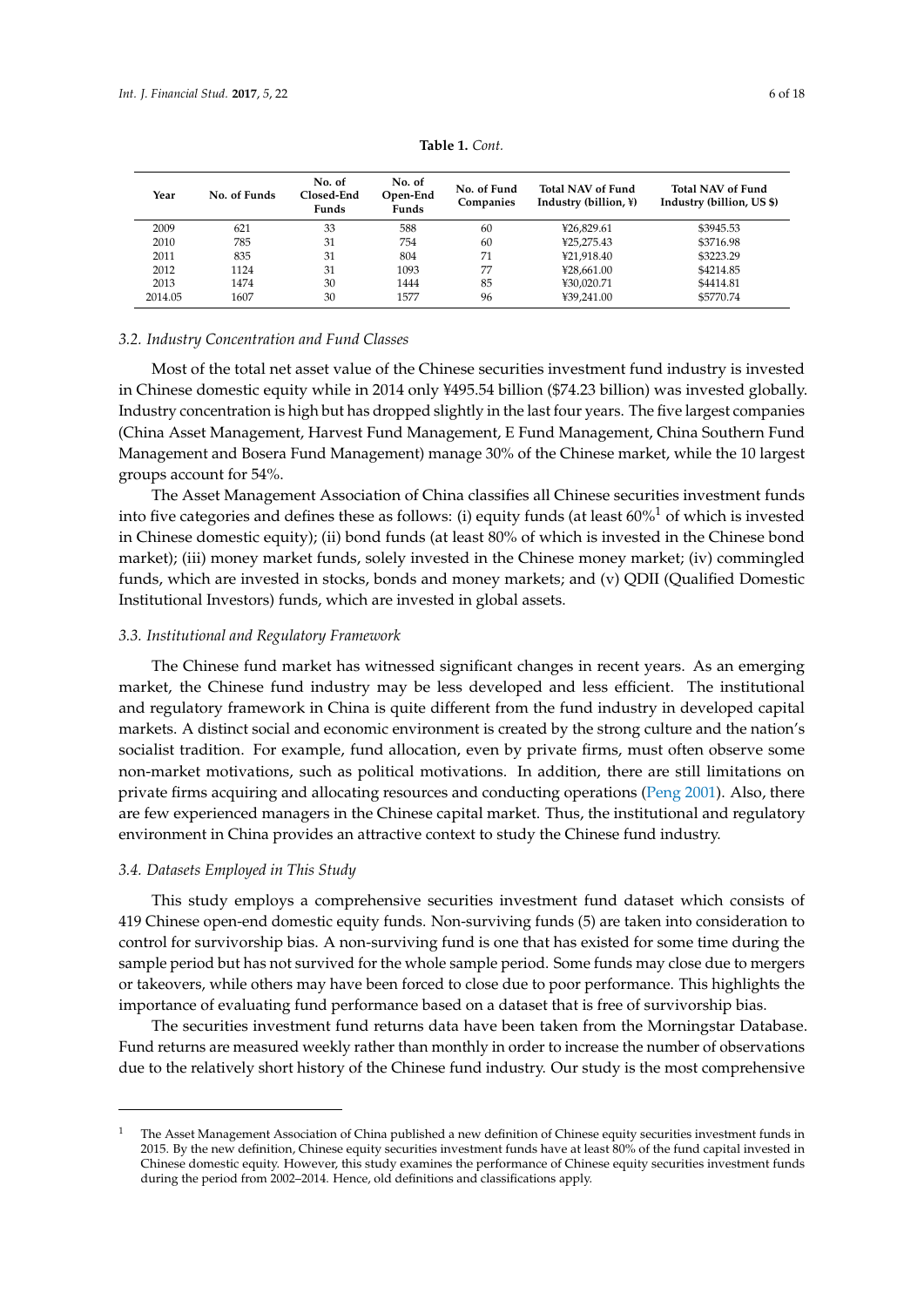to date on the Chinese fund industry in terms of the number of funds in our sample and the sample period length.

This study uses the Chinese Central Bank Bill, sourced from the RESSET Database<sup>2</sup>, as a proxy for the risk-free interest rate.

This study analyses funds investing in Chinese domestic equity and, consequently, accurate benchmark risk factor portfolios can be constructed to estimate fund risk-adjusted performance (i.e., abnormal performance). The construction and data sources of the benchmark factor portfolios are as follows:

The HuShen 300 Index (the Shanghai Stock Exchange and Shenzhen Stock Exchange largest 300 Stock Index) sourced from the RESSET Database is used as a proxy of the market portfolio. The index is the most comprehensive Chinese stock index and is measured as a value-weighted mean of 300 common stocks comprising about 60% of the market capitalization of all listed on the Shanghai Stock Exchange and Shenzhen Stock Exchange.<sup>3</sup>

The risk factor portfolio to model the size premium, SMB, is taken from the RESSET Database. It is calculated as the difference between the weekly returns on a portfolio of small cap stocks (the lowest 30% of stocks by market capitalization in the Chinese equity market) and the weekly returns on a portfolio of large cap stocks (the largest 30% of stocks by market capitalization).

The risk factor portfolio to capture the value effect, HML, is sourced from the RESSET Database. It is measured as the difference between the weekly returns on a portfolio of value stocks (the highest 30% of stocks by book-to-market ratio) and the weekly returns on the portfolio of growth stocks (the lowest 30% of stocks by book-to-market ratio).

We construct the benchmark risk factor portfolio for the momentum effect ourselves. All 2037 Chinese stocks listed on both the Shanghai stock exchange and the Shenzhen stock exchange are used to build the momentum benchmark portfolio. Weekly returns (sourced from DATASTREAM) on each of the stocks are collected. Each week all stocks are ranked by their cumulative returns over the previous 11 weeks (ranking period). Equally weighted portfolios of the best 30% of the stocks and the worst 30% of the stocks are then formed and held for one week (holding period). The momentum variable, MOM, is measured as the difference between the holding period returns on the portfolios of past high- and low-performing stocks.

This study employs five instruments in the conditional beta and conditional alpha-beta models. The definitions and data sources are as follows: (i) the Chinese 3-month Central Bank Bill rate is used as a proxy for the risk-free interest rate; (ii) the slope of the term structure is the difference between the Chinese 10-year government bond yield taken from DATASTREAM and the Chinese Central Bank Bill rate; (iii) the dividend yield of the market factor is the dividend yield on the HuShen 300 Index, which is taken from the RESSET Database; (iv) the bond-to-equity ratio is the Chinese 10-year government bond yield divided by the dividend yield on the HuSheng 300 Index; and (v) the default spread is the Chinese 10-year corporate bond yield sourced from DATASTREAM minus the Chinese 10-year government bond yield.

<sup>&</sup>lt;sup>2</sup> The RESSET Database is one of the most authoritative databases reporting Chinese financial data. It was established in 2006 and operated by Beijing Gildata RESSET Data Tech Co., Ltd. It provides professional Chinese financial data to more than 500 large financial institutions (e.g., China International Capital Corporation Limited, CITIC Securities, etc.) and works with many universities including Tsinghua University, Beijing University and the Massachusetts Institute of Technology. The RESSET database has also been used in academic literature, e.g., [Calomiris et al.](#page-15-8) [\(2010\)](#page-15-8).

The estimation results presented in Section [5](#page-9-0) (Empirical Results) are based on the market, size and value risk factors constructed by the RESSET Database. However, to test the robustness of the results we construct the market, size and value risk factors ourselves using data from Morgan Stanley Capital International. We obtain similar findings from the estimations based on these alternative risk factors.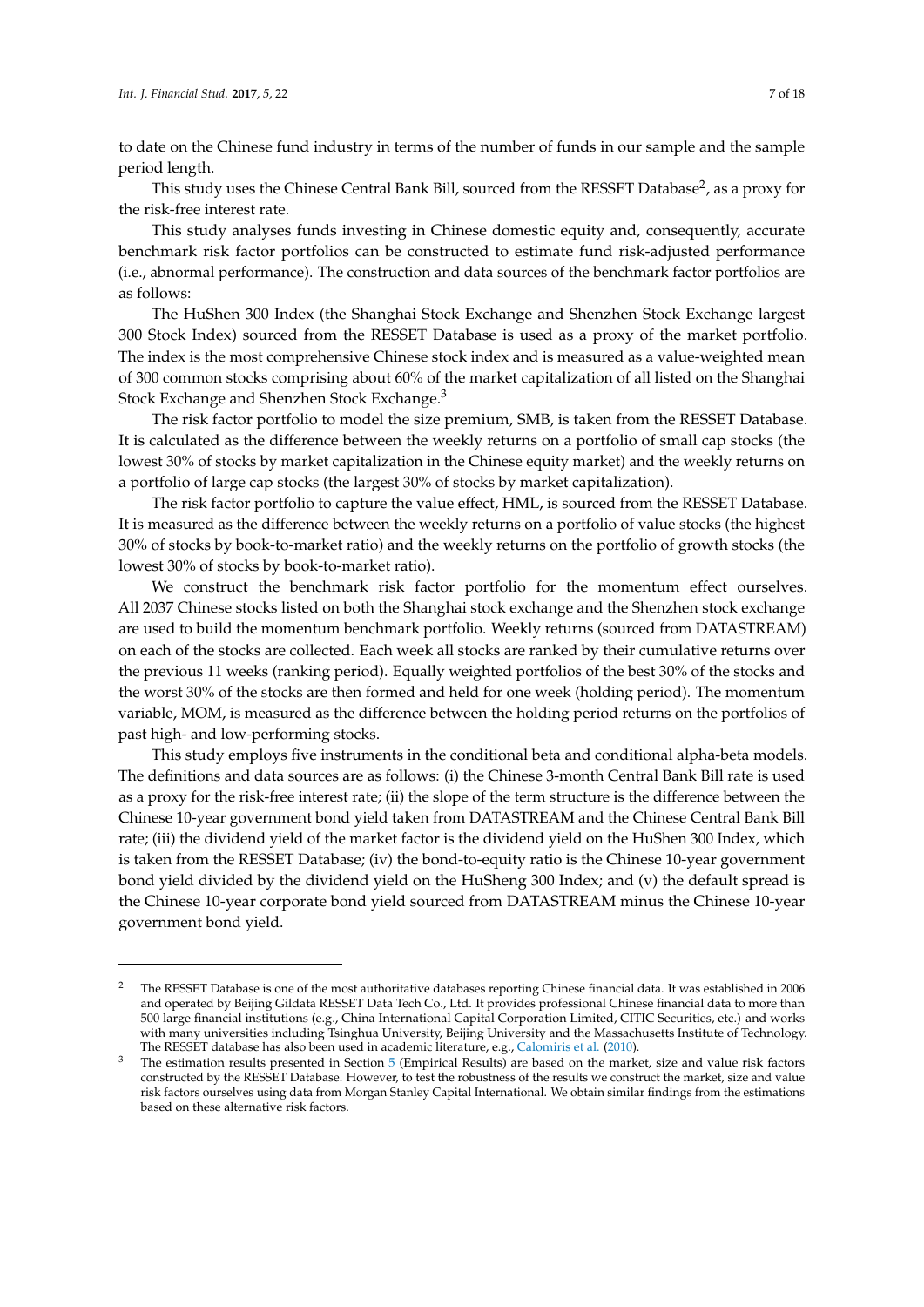# *3.5. Number of Funds and Performance through Time*

This section provides a breakdown of the numbers of funds and average risk-adjusted performance indicated by the Fama and French 3-factor model, as this model is suggested to be the 'best-fit' model as a risk-adjusted performance measure for the Chinese securities investment fund industry [\(Gao et al.](#page-16-24) [2016\)](#page-16-24). The number of funds in existence grew consistently over the sample period (see Table [1\)](#page-5-0). Table [2](#page-7-1) shows the numbers of funds, average alphas from the Fama and French 3-factor model, and average standard deviation of alphas by length of fund history. For example, 386 funds exist for at least half a year (26 observations) and have an average alpha of −0.022% per week (-1.144% p.a.), while 201 funds exist for 4 years (208 observations) with an average alpha of −0.005% per week (−0.26% p.a.).

**Table 2.** Breakdown of Funds by Length of Fund Histories.

<span id="page-7-1"></span>

| Minimum Observations | 26       | 52       | 104      | 156      | 208      |
|----------------------|----------|----------|----------|----------|----------|
| No. of Funds         | 386      | 363      | 321      | 257      | 201      |
| Mean Alpha           | $-0.022$ | $-0.680$ | $-0.011$ | $-0.013$ | $-0.005$ |
| Mean Stand. Dev.     | 0.160    | 0.150    | 0.130    | 0.120    | 0.120    |
|                      |          |          |          |          |          |

#### <span id="page-7-0"></span>**4. Non-Parametric Market-Timing Methodology**

Because of the difficulties discussed above with the parametric market-timing tests, [Jiang](#page-16-6) [\(2003\)](#page-16-6) implements a non-parametric method on US mutual funds. Consider, the single factor CAPM

$$
\mathbf{r}_{i,t+1} = \alpha_i + \beta_{i,t}\mathbf{r}_{m,t+1} + \varepsilon_{i,t+1} \tag{4}
$$

where  $\mathbf{r}_i$  is the expected excess return on fund  $i$  and  $r_{m,t+1}$  denotes the expected market excess return. Under market timing, the fund's conditional beta at time *t*,  $β_{i,t}$ , depends positively on r<sub>m,t+1</sub>. (As before,  $\alpha_i$  denotes a measure of security selectivity independent of market timing).

The [Jiang](#page-16-6) [\(2003\)](#page-16-6) procedure involves randomly sampling a triad of market return observations and sorting based on size, rather than chronologically, such that  $\{r_{m,t_1} < r_{m,t_2} < r_{m,t_3}\}$ . An informed market timer will maintain a higher exposure to the market, i.e., higher  $\beta_{i,t}$ , over the  $[r_{m,t_2},\ r_{m,t_3}]$  range than in the  $[r_{m,t_1}, r_{m,t_2}]$  range.

Simple (non-parametric) beta estimates for both time ranges are  $\beta_{t1} = (r_{i,t_2} - r_{i,t_1})/(r_{m,t_2} - r_{m,t_1})$ and  $\beta_{t2} = (r_{i,t_3} - r_{i,t_2})/(r_{m,t_3} - r_{m,t_2})$ . Both the precision of the market return prediction and the aggressiveness of the manager's response are included in beta. The aggressiveness of the manager's response is affected by risk preference. [Grinblatt and Titman](#page-16-10) [\(1989\)](#page-16-10) suggest that a fund with non-increasing absolute risk aversion and independent security selecting and market-timing abilities yields a convex fund return/market return relationship:

$$
\beta_{t2} > \beta_{t1} \tag{5}
$$

A sample statistic of a fund manager's market-timing skill is constructed as:

$$
\hat{\theta}_n = \left(\begin{array}{c} n \\ 3 \end{array}\right)^{-1} \sum_{r_{m,t_1} < r_{m,t_2}} sign(\beta_{t2} > \beta_{t1}) \tag{6}
$$

where the sign function assumes a value of  $+1$  ( $-1$ ) if the argument is positive (negative), and a value of 0 if the argument equals zero.  $\hat{\theta}_n$  denotes the average sign across all triads taken from n observations.  $\hat{\theta}_n$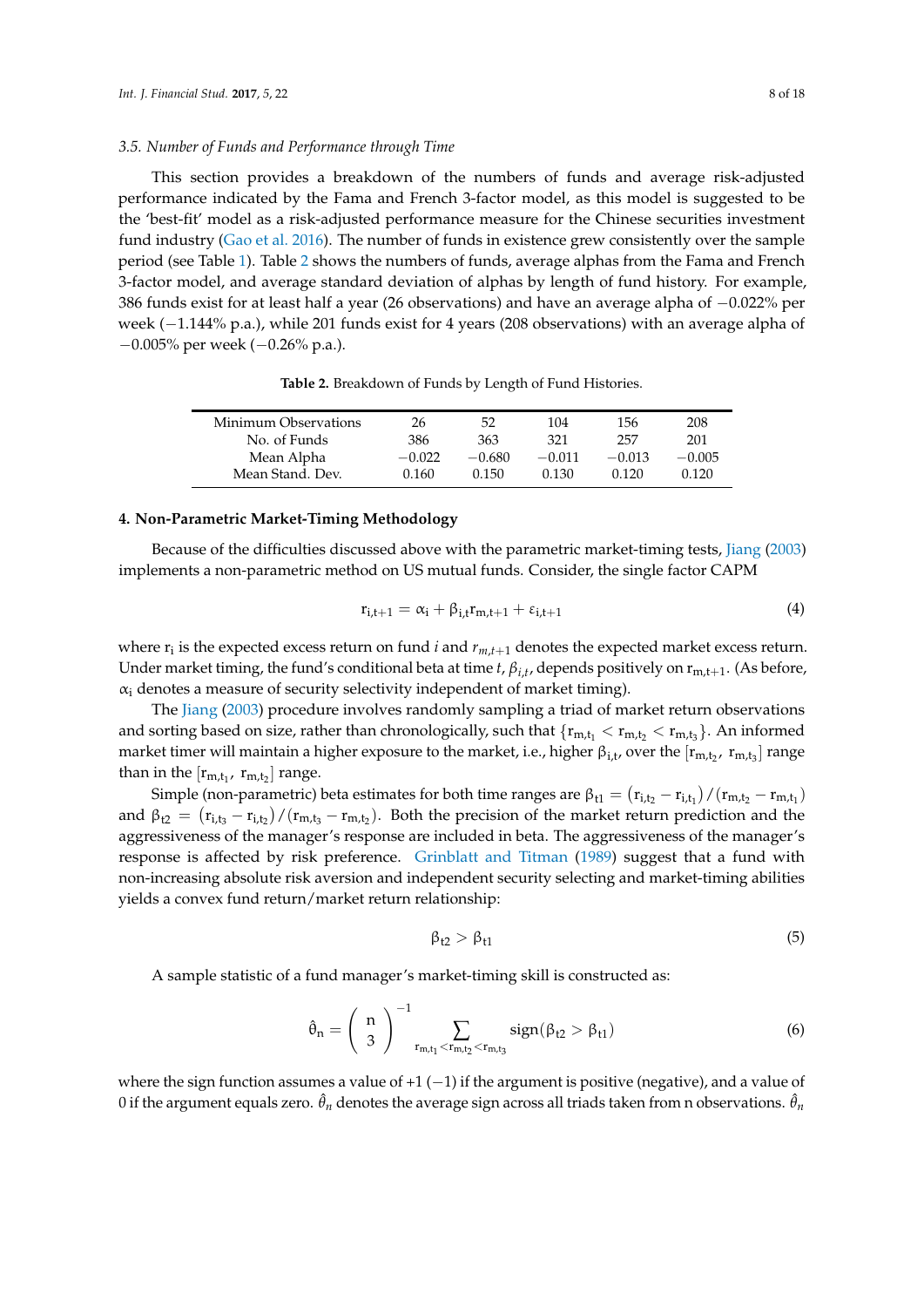is an  $\sqrt{\overline{n}}$ -consistent and asymptotically normal estimator (see: [Abrevaya and Jiang](#page-15-9) [2005;](#page-15-9) [Serfling](#page-16-25) [2009\)](#page-16-25). Therefore,  $\sqrt{n}(\hat{\theta}_n - \theta) \rightarrow N(0, \sigma_{\hat{\theta}_n}^2)$ , where:

$$
\sigma_{\hat{\theta}_n}^2 = \frac{9}{n} \sum_{t_1=1}^n \left( \left( \begin{array}{c} n \\ 2 \end{array} \right)^{-1} \sum_{t_2 < t_3, t_1 \neq t_2, t_1 \neq t_3} h(z_{t_1}, z_{t_2}, z_{t_3}) - \hat{\theta}_n \right)^2 \tag{7}
$$

And

$$
h(z_{t_1}, z_{t_2}, z_{t_3}) = sign(\beta_{t2} > \beta_{t1}|r_{m,t_1} < r_{m,t_2} < r_{m,t_3})
$$
\n(8)

Given the null hypothesis of zero market timing,  $z = \sqrt{n}.\hat{\theta}_n/\hat{\sigma}_{\hat{\theta}_n}$  is asymptotically N (0,1).

Rational investors may be concerned more about the quality of the fund manager's information regarding future market conditions rather than the aggressiveness of the manager's response to this information, as the latter can be controlled by the investor themselves by adjusting the proportion of their wealth investing in the fund versus in cash. However, it is difficult to decompose the former from the latter using standard parametric tests (TM and HM) as discussed in the previous section. The non-parametric approach in [Jiang](#page-16-6) [\(2003\)](#page-16-6) measures how often a manger predicts the evolution of the market correctly and acts on it, regardless of how aggressively s/he acts on it; this is reflected in the fact that the sign function in Equation (6) assigns a value of  $+1$  ( $-1$ ), if the argument is positive (negative) irrespective of the size of the argument.

The non-parametric test procedure has several advantages. Firstly, it is a more comprehensive timing test when the manager's timing frequency differs from the frequency of the sample data. It is also a more effective way to test the timing skills among managers whose timing frequency may not be uniform. The non-parametric timing statistic in Equation (6) studies timing over all triads of fund returns instead of just consecutive observations. As a result, it looks at more information than the standard parametric tests alone. Hence, the non-parametric technique allows the cross-section of managers to have different timing strategies.

Secondly, as discussed in the literature review, the HM method exhibits conditional heteroskedasticity. [Breen et al.](#page-15-3) [\(1986\)](#page-15-3) find that, as a result, the HM test falsely rejects the true null hypothesis of zero market timing too often, while the probability of failing to reject the null hypothesis when it is not true also increases significantly. The authors suggest that the TM method also suffers from these errors. [Jiang](#page-16-6) [\(2003\)](#page-16-6) argues that the asymptotic distribution of the non-parametric timing measure in Equation (6) is not affected by heteroskedasticity in fund returns.

Thirdly, the non-parametric test is less restrictive in behaviour than the regression-based tests: the non-parametric test sets  $\beta_t$  as a non-decreasing function of  $r_{m,t+1}$ . As demonstrated in [Grinblatt and Titman](#page-16-10) [\(1989\)](#page-16-10), this requires: (i) non-increasing absolute risk aversion; (ii) independently and identically distributed market returns; and (iii) independent security selecting and timing information. However, the requirement of non-increasing absolute risk aversion is less strict than that of the TM and HM tests which, respectively, require more specific linear and binary response functions.

Fourthly, the assumption of independently and identically distributed returns in the TM and HM tests rules out heteroskedasticity in market returns and hence volatility timing by fund managers. As already mentioned in the literature section, a fund manager is likely to lower the fund's exposure when the market is expected to be highly volatile. As a result, the market-timing measure may underestimate the quality of the manager's timing information, if market volatility and market return are positively correlated. However, as in [Breen et al.](#page-15-3) [\(1986\)](#page-15-3), [Glosten et al.](#page-16-18) [\(1993\)](#page-16-18) and [Busse](#page-15-6) [\(1999\)](#page-15-6), the empirical evidence based on the US data suggests a weak relationship between the market return and the volatility. The market return/volatility correlation in China is also weak: less than 0.01.

Finally, market=timing tests typically assume that timing skills and security selection ability are independent, [Admati et al.](#page-15-1) [\(1986\)](#page-15-1) and [Grinblatt and Titman](#page-16-10) [\(1989\)](#page-16-10). The non-parametric test in this study involves a similar assumption. [Jagannathan and Korajczyk](#page-16-8) [\(1986\)](#page-16-8) argue that this assumption may not hold in portfolios containing options and option-like securities with non-linear pay-off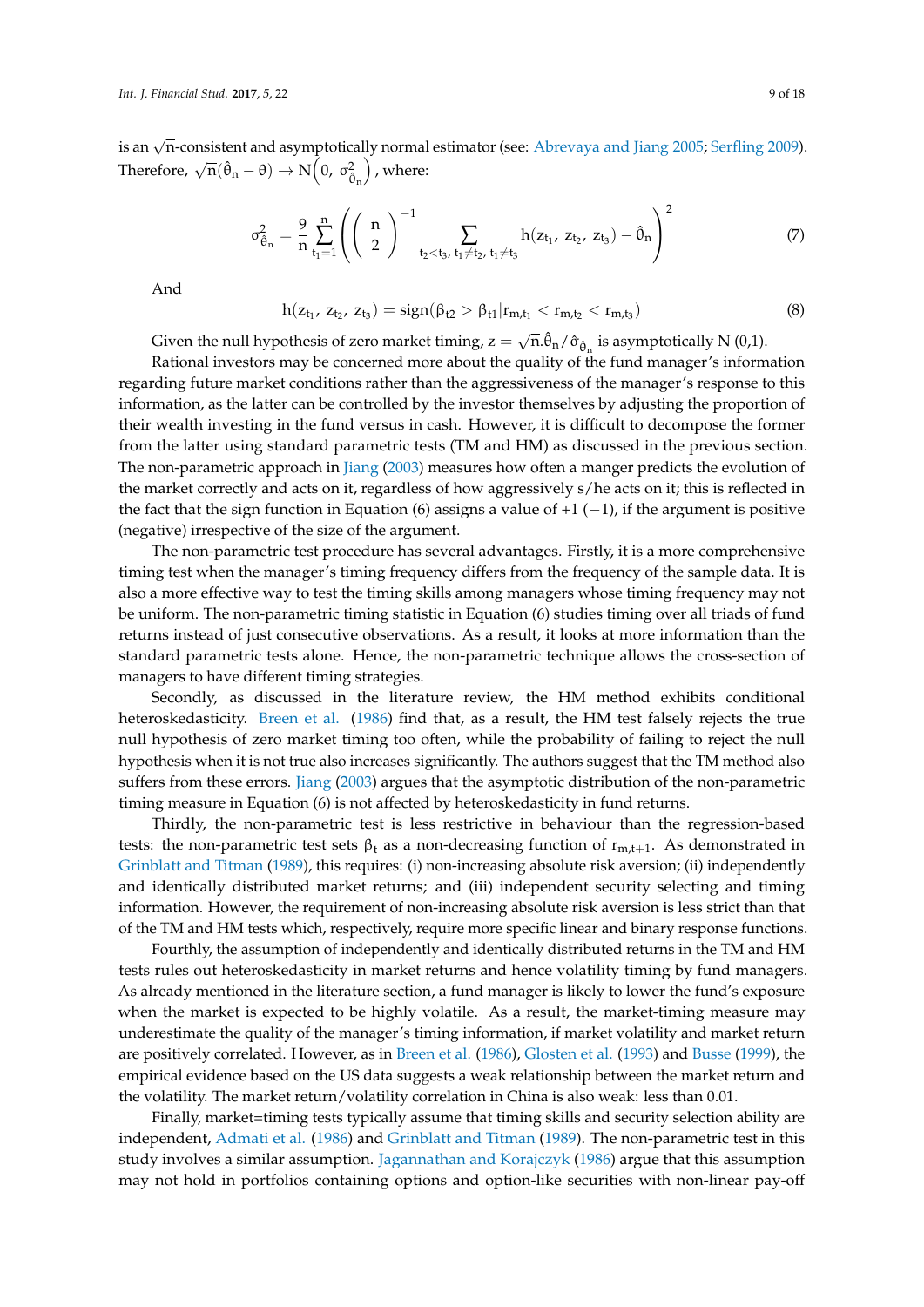structures. Similar to the TM and HM tests, [Jiang](#page-16-6) [\(2003\)](#page-16-6) measure cannot distinguish market timing from spurious option-related effects. However, in our data on Chinese equity securities investment funds, the degree of options holdings is little or none.

# *Conditional Market Timing*

It is particularly interesting to study whether fund managers' market-timing ability extends to private-timing ability, i.e., beyond that which may be attributable to publicly available information. As public information is available to each investor, private-timing ability better justifies the service provided by fund managers, and the associated fees.

We also apply the non-parametric timing test to distinguish between public and private timing ability on the part of fund managers. As a first step, this test calculates the residuals from separate regressions of (i) the fund returns, and (ii) the market returns on a set of public information instruments. The residuals from this procedure represent the time series variation in the fund and market returns that are not explained by publicly available information. Let  $\tilde{r}_{i,t}$  and  $\tilde{r}_{m,t}$  denote the pairwise fund and market residuals, respectively. The conditional (upon public information) market-timing test involves applying the procedure outlined in Equation (4) to Equation (8) to these residuals:

$$
\hat{\theta}_n = \left(\begin{array}{c} n \\ 3 \end{array}\right)^{-1} \sum_{\widetilde{r}_{m,t_1} < \widetilde{r}_{m,t_2} < \widetilde{r}_{m,t_3}} sign\left(\frac{(\widetilde{r}_{i,t_2} - \widetilde{r}_{i,t_1})}{(\widetilde{r}_{m,t_2} - \widetilde{r}_{m,t_1})} < \frac{(\widetilde{r}_{i,t_3} - \widetilde{r}_{i,t_2})}{(\widetilde{r}_{m,t_3} - \widetilde{r}_{m,t_2})}\right)
$$
(9)

It is worth to noticing that  $\hat{\theta}_n$  in Equation (6) and  $\tilde{\theta}_n$  in Equation (9) can clearly be of different magnitudes but may also be of different sign; for instance,  $\hat{\theta}_n > 0$  but  $\tilde{\theta}_n < 0$  could indicate a successful market-timing manager whose skill is attributable to public information.

This study examines conditional market timing using publicly available information data, which is common in the previous literature, such as [Ferson and Schadt](#page-16-3) [\(1996\)](#page-16-3). The public variables used in this study are: (i) the lagged level of the risk-free interest rate (the Chinese Central Bank Bill rate in this study); (ii) the lagged level of dividend yield on the market factor; (iii) a lagged measure of the slope of the term structure; (iv) a lagged measure of default spread in the corporate bond market; and (v) a lagged bond-to-equity ratio.

# <span id="page-9-0"></span>**5. Empirical Results**

The empirical results of unconditional market-timing tests are displayed in Table [3.](#page-12-0) The first row<br>  $\sqrt{2}$ presents the non-parametric market-timing test statistic,  $z=\sqrt{n}.\hat{\theta}_n/\hat{\sigma}_{\hat{\theta}_n}.$  Under the null hypothesis of no market-timing ability, this test statistic is distributed asymptotically as  $N(0,1)$  and funds are presented from worst to best based on this statistic. Market-timing results are reported for funds with a minimum of 52 observations to further improve statistical reliability, which leaves 363 funds in the analysis. The market-timing coefficient,  $\hat{\theta_{\rm n}}$ , is displayed in Row 2, corresponding to the fund in Row 1. From the z-statistic in Row 1, it is evident that all funds, apart from the top fund, do not exhibit statistically significant timing skill at the 5% significance level (one tail test). In fact, the cross-sectional (across funds) average timing test statistic is 0.778. More specifically, over 85% of funds produce negative market-timing ability, while 9% of funds are statistically significant negative market timers. Positive market timing is found for 14% of funds but this is statistically significant for only 0.3% of funds, i.e., only 0.3% of funds are skilled market timers. A histogram of the cross-sectional distribution of the test statistics is plotted in Figure [1a](#page-10-0), which clearly shows that the distribution is centered on a value less than zero (indicating negative market-timing ability on average) with some funds in the left tail producing statistically significant negative market-timing skills.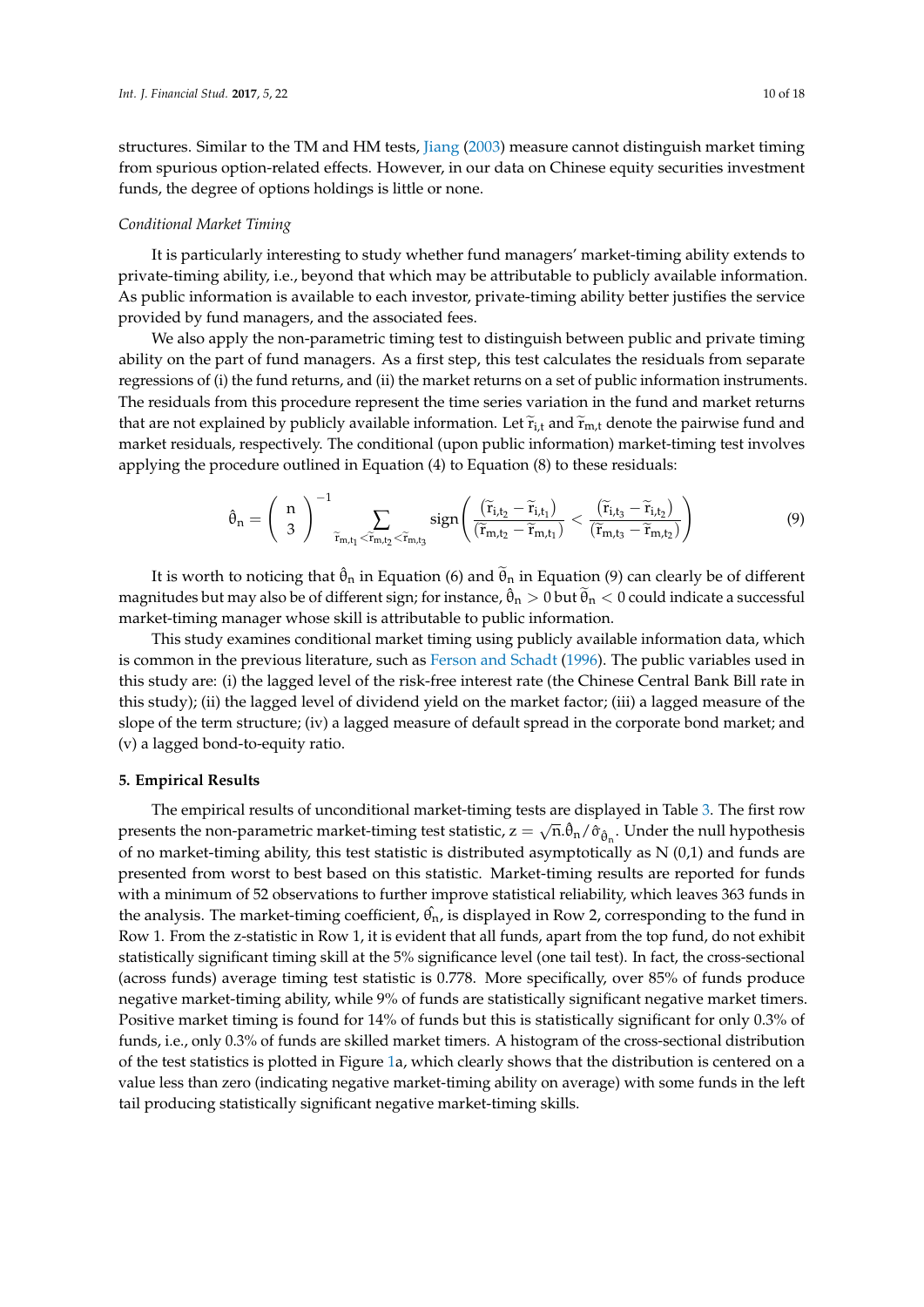<span id="page-10-0"></span>

**Figure 1.** Distribution of the Unconditional Market-Timing Test Statistic. (**a**) Test Statistic of **Figure 1.** Distribution of the Unconditional Market-Timing Test Statistic. (**a**) Test Statistic of Unconditional Nonparametric Market Timing; (**b**) Test Statistic of Unconditional TM Market Timing; Unconditional Nonparametric Market Timing; (**b**) Test Statistic of Unconditional TM Market Timing; (**c**) Test Statistic of Unconditional HM Market Timing. (**c**) Test Statistic of Unconditional HM Market Timing.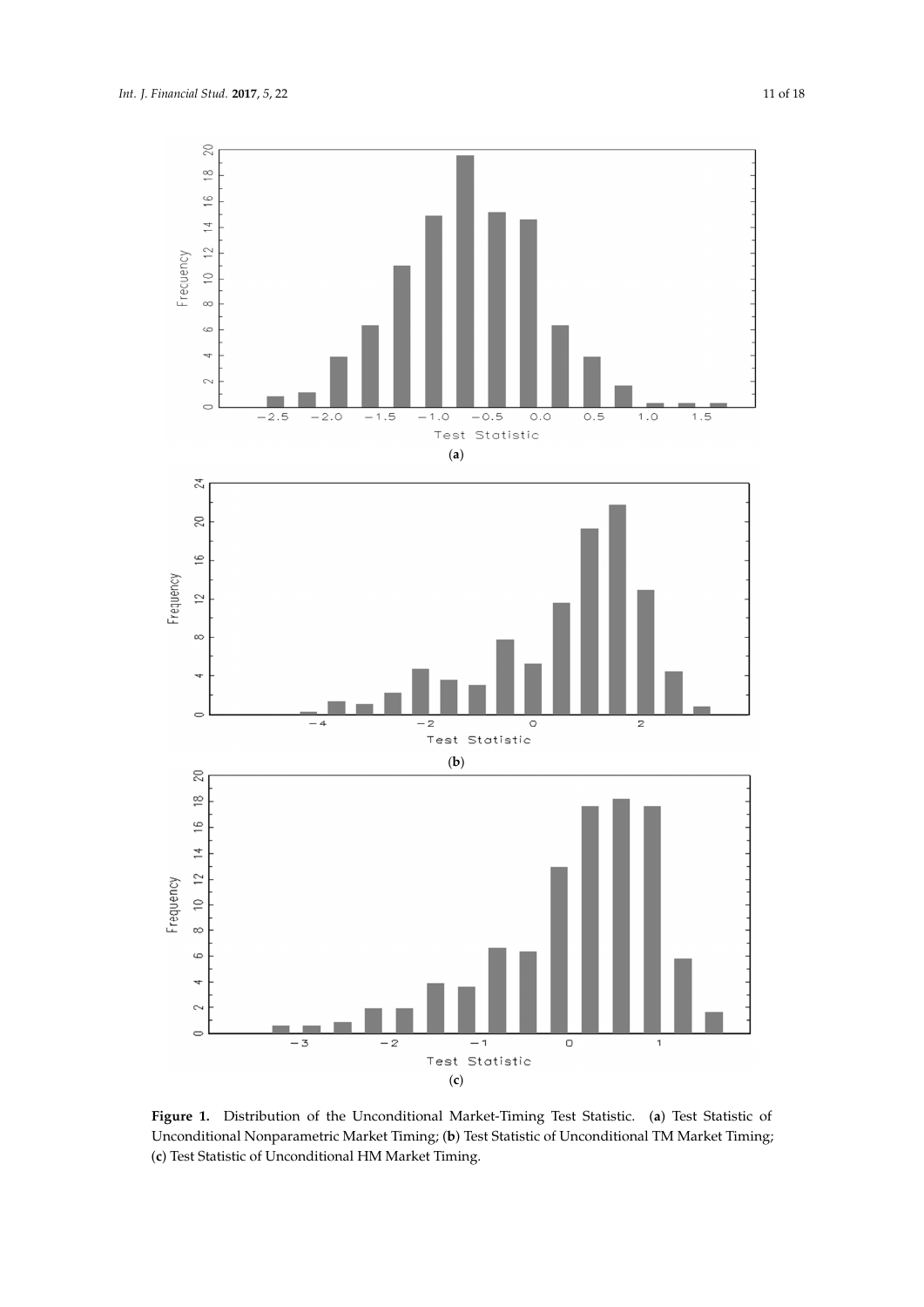Figure [1a](#page-10-0)–c shows histograms of the unconditional non-parametric market-timing test statistic, z, the unconditional TM test statistic, t-TM and the unconditional HM test statistic, t-HM, respectively. The figures are based on 363 funds with a minimum of 52 weekly observations.

Overall, the [Jiang](#page-16-6) [\(2003\)](#page-16-6) non-parametric test fails to find evidence in support of skilled market timers among Chinese securities investment funds. For comparison, this study also examines timing ability using the TM and HM tests. The t-statistics of the market timing coefficients of these regression tests are presented in Row 3 and Row 4 of Table [3](#page-12-0) for the funds as ranked in Row 1. These point to stronger evidence of positive market timing compared to the non-parametric z-statistics. The histograms plotting the t-statistics of the market-timing coefficients of the TM test (Figure [1b](#page-10-0)) and the HM test (Figure [1c](#page-10-0)) also show that the distributions are centred on values greater than zero. There is a high and positive correlation between the market-timing test statistics of TM and HM measures (0.97), which is higher that the non-parametric/TM correlation coefficient (0.72) or the non-parametric/HM coefficient (0.79). The findings are similar to the findings in the [Jiang](#page-16-6) [\(2003\)](#page-16-6) study on the US fund industry and the [Cuthbertson et al.](#page-15-10) [\(2010\)](#page-15-10) study on the UK fund industry. They suggest that the higher correlation between TM and HM procedures may arise because these regression methods capture the aggressiveness of response in timing while the non-parametric methodology ignores aggressiveness of response.

Table [3](#page-12-0) presents results for the unconditional market-timing tests. Row 1 reports the non-parametric test statistic,  $z = \sqrt{n}.\hat{\theta}_n/\hat{\sigma}_{\hat{\theta}_n}$ , and the funds are sorted from worst to best based on this statistic. Row 2 reports  $\hat{\theta}_n$ , the market-timing coefficient, for funds in row 1. Row 3 and row 4 show the t-statistics of the TM and HM timing coefficients, respectively, for the funds as sorted in row 1. Row 6 describes the investment objective of the sorted funds:  $1 =$  equity income fund,  $2 =$  general equity fund,  $3$  = small stock fund. Row 7 indicates whether the fund is a survivor or non-survivor fund:  $1 =$  surviving fund,  $0 =$  non-surviving fund. Row 8 displays the number of fund observations. Results are restricted to funds with a minimum of 52 observations, leaving 363 funds in the analysis.

Row 6 in Table [3](#page-12-0) describes the investment objective of the sorted funds, while Row 7 indicates whether the fund is a survivor or non-survivor fund. Row 8 displays the number of fund observations. There is no significant difference in market-timing performance across different investment objectives of funds. However, it is evident that better-performing market timers are more prevalent among relatively longer-lived (over 3 years) funds.

The unconditional market-timing results for Chinese securities investment funds are broadly in line with those of the [Jiang](#page-16-6) [\(2003\)](#page-16-6) paper for the US and the [Cuthbertson et al.](#page-15-10) [\(2010\)](#page-15-10) studies for the UK. These studies suggest that US and UK mutual funds display negative market-timing ability on average. However, a slightly higher prevalence of positive timing is found among US and UK funds.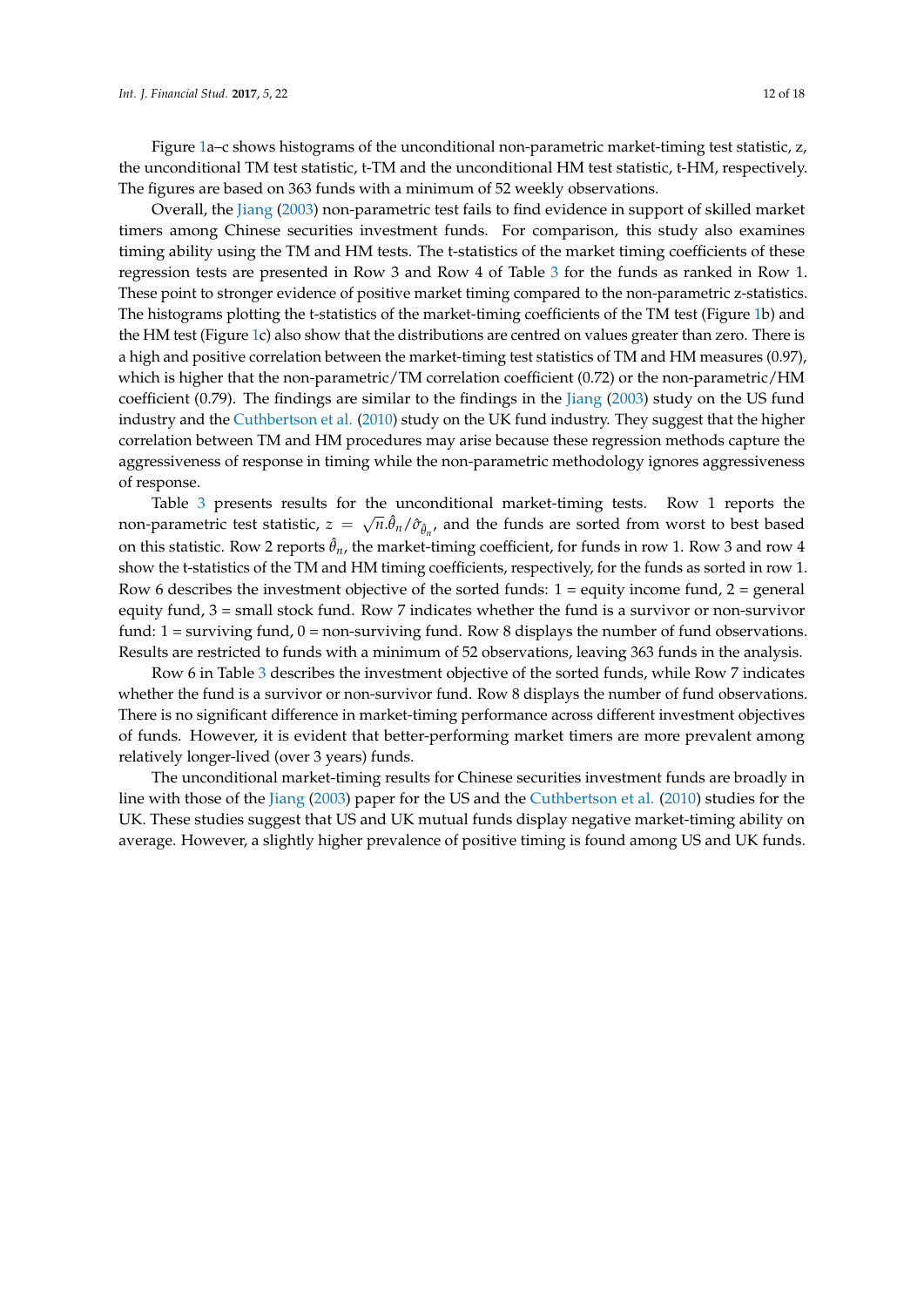<span id="page-12-0"></span>

|               | <b>Unconditional Market-Timing Results</b> |                                  |              |               |            |            |            |            |               |           |           |           |           |       |           |           |           |       |
|---------------|--------------------------------------------|----------------------------------|--------------|---------------|------------|------------|------------|------------|---------------|-----------|-----------|-----------|-----------|-------|-----------|-----------|-----------|-------|
|               | min                                        | 5.<br>min                        | min<br>$5\%$ | min<br>$10\%$ | min<br>40% | max<br>30% | max<br>20% | max<br>15% | max<br>$10\%$ | 20<br>max | 15<br>max | 12<br>max | 10<br>max | max   | 5.<br>max | 3.<br>max | ٠.<br>max | max   |
| Test Stat, z. | $-2.625$                                   | $-2.160$                         | .776<br>— I  | .535          | $-0.835$   | $-0.334$   | $-0.114$   | $-0.023$   | 0.126         | 0.352     | 0.440     | 0.595     | 0.620     | 0.742 | 0.896     | 0.935     | 1.313     | 1.807 |
| $\theta_n$    | $-0.136$                                   | $-0.087$                         | $-0.058$     | $-0.050$      | $-0.024$   | $-0.009$   | $-0.003$   | $-0.001$   | 0.004         | 0.011     | 0.014     | 0.017     | 0.019     | 0.023 | 0.027     | 0.029     | 0.040     | 0.051 |
| $t-TM$        | $-3.220$                                   | $-2.198$                         | 0.701        | $-0.002$      | 0.826      | 2.507      | 1.464      | 1.576      | .674          | 2.731     | l.907     | 3.383     | .458      | l.471 | .426      | .932      | 2.422     | 1.257 |
| t-HM          | $-2.684$                                   | .468<br>$\overline{\phantom{0}}$ | $-0.278$     | $-0.341$      | 0.396      | 0.973      | 0.482      | 0.770      | 0.814         | .565      | l.016     | 1.616     | 0.896     | 0.898 | 1.052     | 1.077     | 1.536     | 1.375 |
| Style         |                                            |                                  |              |               |            | ⌒          |            | ◠          |               |           |           | n         |           |       |           |           | $\sim$    | ◠     |
| Survival      |                                            |                                  |              |               |            |            |            |            |               |           |           |           |           |       |           |           |           |       |
| No. Obs.      | 75                                         | 100                              | 142          | 150           | 180        | 180        | 170        | 180        | 180           | 180       | 180       | 180       | 180       | 180   | 180       | 180       | 180       | 180   |

**Table 3.** Securities Investment Fund Market-Timing Performance—Unconditional Tests.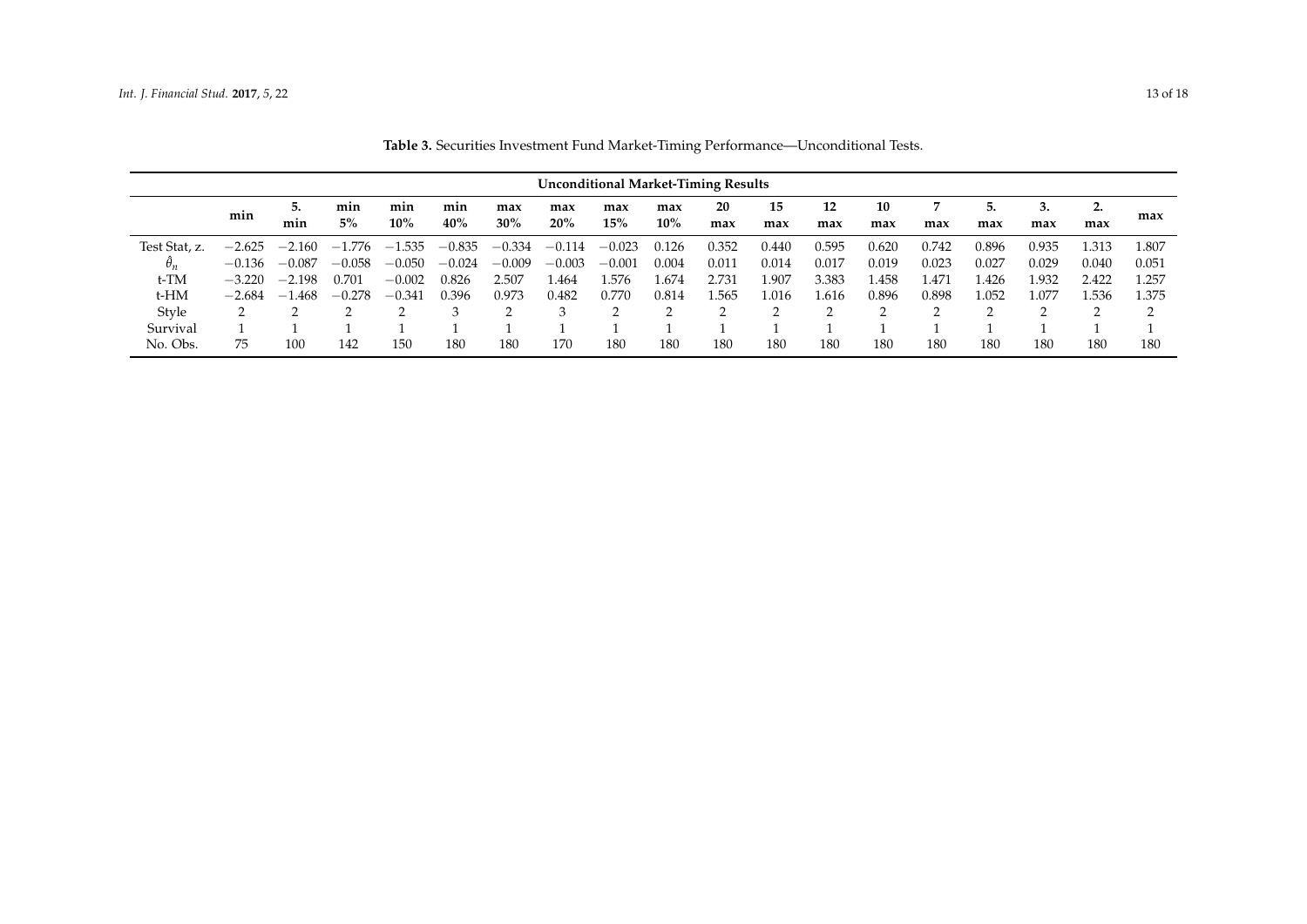Table [4](#page-14-0) presents a selection of representative results from conditional timing tests. For ease of comparison, Row 1 reports the unconditional test results presented in Table [4.](#page-14-0) The remaining rows report the non-parametric conditional market-timing test statistics using the public information sets, where Z1 = the Chinese Central Bank Bill rate; Z2 = the dividend yield of the market portfolio;  $Z3$  = the slope of the term structure;  $Z4$  = the default spread; and  $Z5$  = the bond-to-equity ratio. The conditional test statistics are for funds as sorted in Row 1. According to the conditional market-timing results, there is evidence that the statistically significant market-timing ability of the top ranked funds by the unconditional test may be attributable to publicly available information, while the conditional test statistics are generally insignificant at the 5% level. In addition, the conditional market-timing results show more negative market timers on average, which indicates that some positive timing ability by unconditional tests may be explained by the publicly available information variables. These conclusions are qualitatively similar to the conclusion researched in [Cuthbertson et al.](#page-15-10) [\(2010\)](#page-15-10). However, [Cuthbertson et al.](#page-15-10) [\(2010\)](#page-15-10) find evidence that about 7 funds (top 1%) do have genuine market-timing skill even after controlling for public information. Histograms (in Figure [2\)](#page-14-1) of the conditional market-timing test statistics using different combinations of public information variables as indicated show that the distributions of the test statistics in all cases are centred on negative values.

Table [4](#page-14-0) presents results for the conditional market-timing tests. Rows report the non-parametric test statistic,  $z=\sqrt{n}.\hat{\theta}_n/\hat{\sigma}_{\hat{\theta}_n}$ , and funds are sorted from worst to best based on this statistic. For ease of comparison, row 1 shows the unconditional timing results as in Table [3.](#page-12-0) Row 2 to row 7 report the non-parametric test statistics of the conditional market-timing tests for the funds as sorted in row 1. Public information instruments are:  $Z_1$  = the lagged level of the risk-free interest rate (the Chinese Central Bank Bill rate in this study); Z2 = the lagged level of dividend yield on the market factor;  $Z3$  = a lagged measure of the slope of the term structure;  $Z4$  = a lagged measure of default spread in the corporate bond market; and  $Z5 = a$  lagged bond-to-equity ratio.

Figure [2](#page-14-1) shows histograms of the conditional non-parametric market-timing test statistic using public information variables as indicated:  $Z1$  = the lagged level of the risk-free interest rate (the Chinese Central Bank Bill rate in this study);  $Z2 =$  the lagged level of dividend yield on the market factor;  $Z3$  = a lagged measure of the slope of the term structure;  $Z4$  = a lagged measure of default spread in the corporate bond market; and Z5 = a lagged bond-to-equity ratio. The figures are based on 363 funds with a minimum of 52 weekly observations.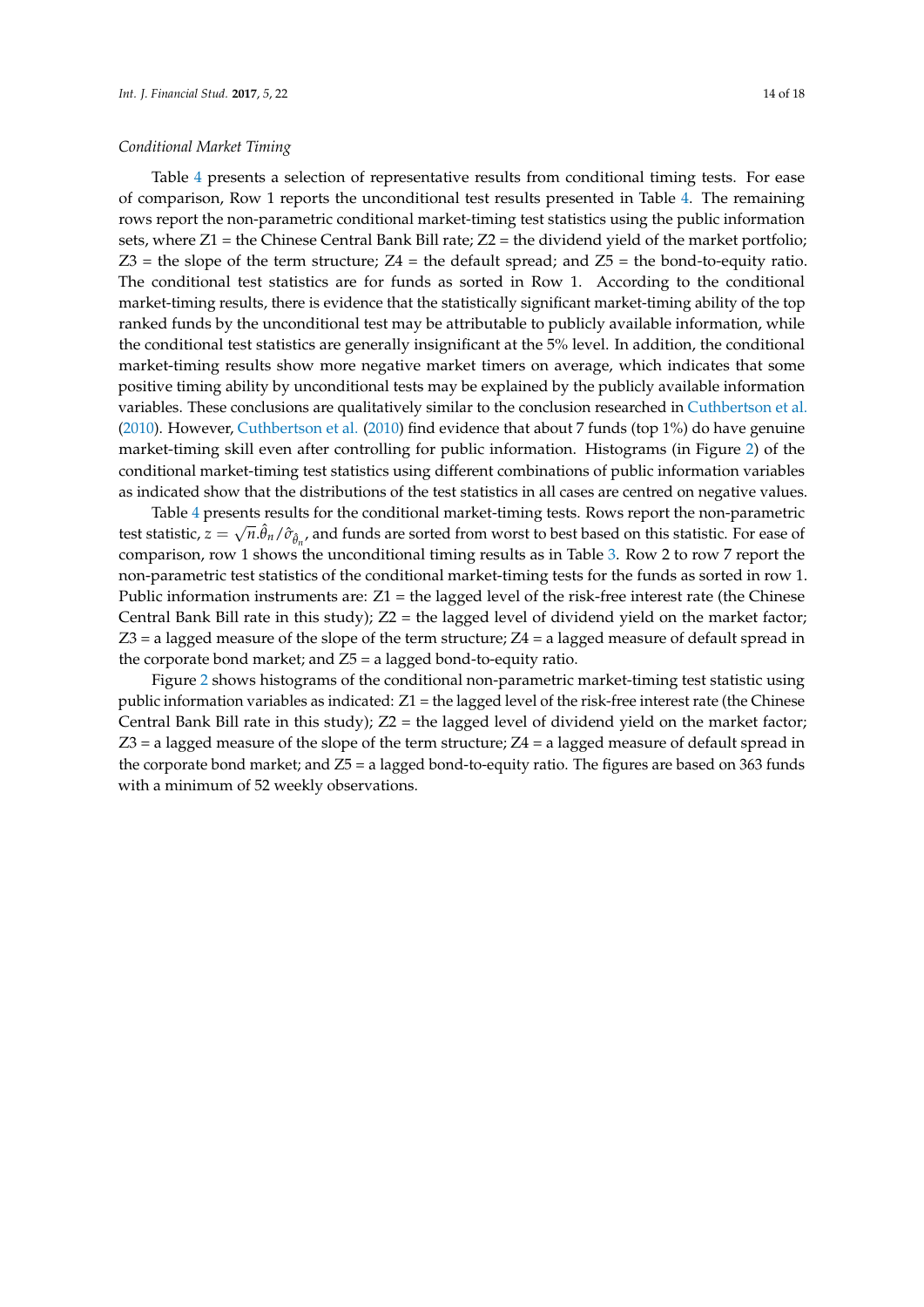|              | <b>Conditional Market Timing Results</b> |              |          |          |          |          |          |          |          |          |          |          |          |          |       |       |          |       |
|--------------|------------------------------------------|--------------|----------|----------|----------|----------|----------|----------|----------|----------|----------|----------|----------|----------|-------|-------|----------|-------|
|              | min                                      | 5.           | min      | min      | min      | max      | max      | max      | max      | 20       | 15       | 12       | 10       | 7        |       |       | <u>.</u> | max   |
|              |                                          | min          | 5%       | $10\%$   | 40%      | $30\%$   | 20%      | 15%      | $10\%$   | max      | max      | max      | max      | max      | max   | max   | max      |       |
| Test Stat, z | $-2.625$                                 | $-2.160$     | $-1.776$ | $-1.535$ | $-0.835$ | $-0.334$ | $-0.114$ | $-0.023$ | 0.126    | 0.352    | 0.440    | 0.595    | 0.620    | 0.742    | 0.896 | 0.935 | .313     | 1.807 |
| Z1           | $-2.627$                                 | $-2.150$     | $-1.667$ | $-1.646$ | $-1.205$ | $-0.669$ | $-0.363$ | $-0.284$ | $-0.194$ | 0.065    | 0.042    | 0.325    | 0.398    | 0.372    | 0.690 | 0.705 | l.049    | 1.584 |
| Z2           | $-2.708$                                 | $-2.188$     | $-1.562$ | $-2.225$ | $-1.506$ | $-1.240$ | $-0.460$ | $-0.775$ | $-0.512$ | $-0.358$ | $-0.417$ | $-0.223$ | $-0.127$ | $-0.082$ | 0.076 | 0.159 | 0.334    | 1.129 |
| Z3           | $-2.472$                                 | $-1.629$     | $-1.406$ | $-1.547$ | $-1.369$ | $-0.785$ | $-0.403$ | $-0.485$ | $-0.270$ | $-0.010$ | 0.010    | 0.192    | 0.364    | 0.329    | 0.633 | 0.597 | 0.929    | 1.436 |
| Z1, Z2, Z3   | $-2.227$                                 | $-2.509$     | $-1.133$ | $-2.240$ | $-1.199$ | $-0.785$ | $-0.178$ | $-0.158$ | $-0.049$ | 0.179    | 0.098    | 0.222    | 0.386    | 0.448    | 0.508 | 0.642 | 0.607    | 1.539 |
| Z4           | $-2.639$                                 | $-2.159$     | $-1.833$ | $-1.692$ | $-0.998$ | $-0.558$ | $-0.178$ | $-0.231$ | 0.034    | 0.252    | 0.291    | 0.404    | 0.509    | 0.595    | 0.799 | 0.786 | 1.212    | 1.711 |
| Z5           | $-2.027$                                 | -737<br>$-1$ | $-1.236$ | $-1.892$ | $-0.501$ | $-1.195$ | $-0.474$ | $-0.727$ | $-0.434$ | $-0.241$ | $-0.220$ | $-0.028$ | 0.030    | 0.068    | 0.308 | 0.337 | 0.472    | 1.258 |

**Table 4.** Securities Investment Fund Market-Timing Performance—Conditional Tests.

<span id="page-14-0"></span>

<span id="page-14-1"></span>**Figure 2.** Distributions of Conditional Market-Timing Test Statistics. **Figure 2.** Distributions of Conditional Market-Timing Test Statistics.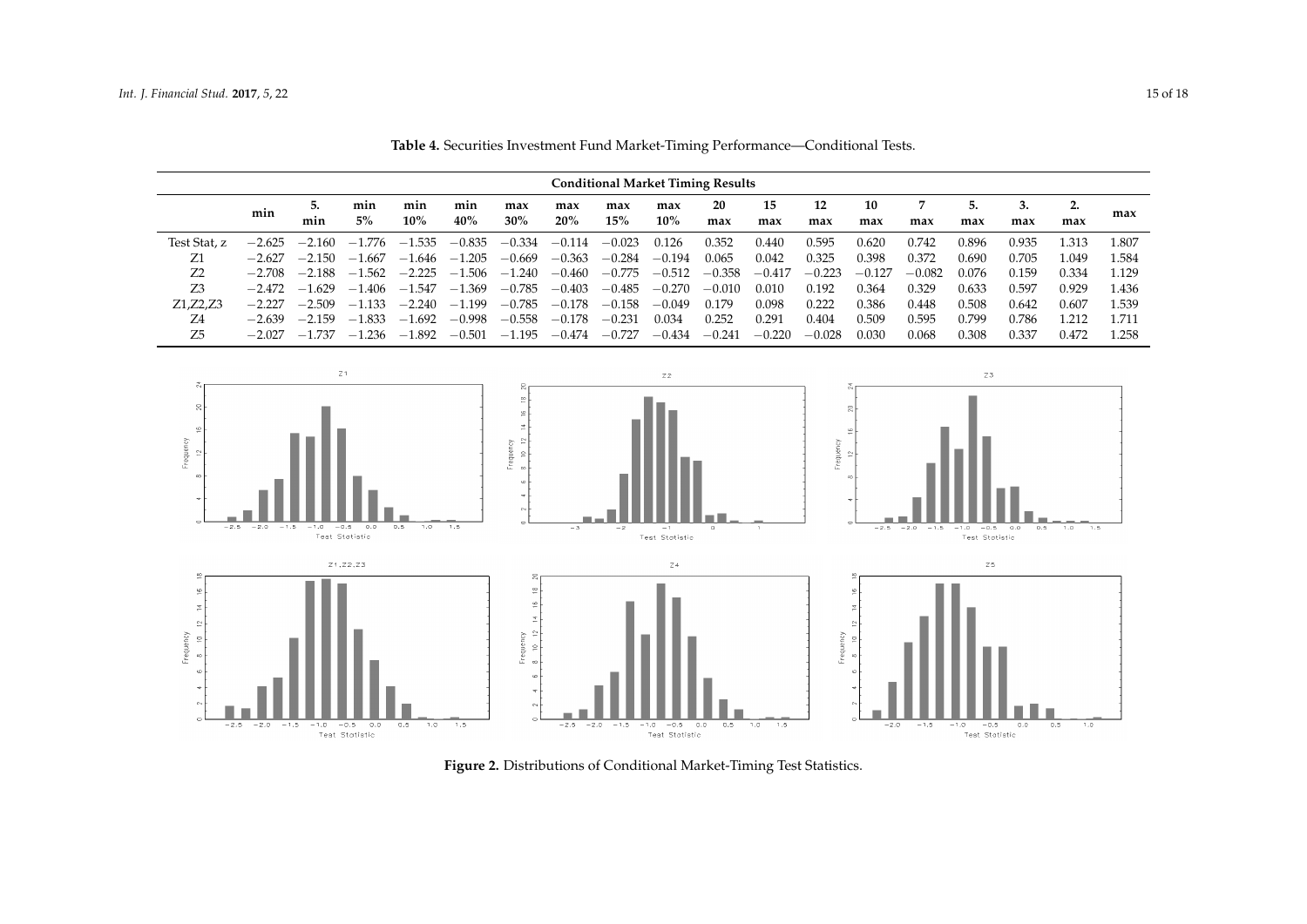# <span id="page-15-4"></span>**6. Conclusions**

This study examines the market-timing performance of Chinese securities investment funds using the parametric (regression-based) tests of TM and HM as well as the non-parametric test of [Jiang](#page-16-6) [\(2003\)](#page-16-6). Overall, we find that Chinese securities investment funds do not possess significant positive market-timing skill on average. A sizeable majority of funds are shown to mis-time the market. The TM and HM tests find in favour of a slightly greater prevalence of positive market timing compared to the non-parametric methodology. This is consistent with the findings in previous studies on the Chinese fund industry [\(Zhou and Shi](#page-17-1) [2004;](#page-17-1) [Chen and Nie](#page-15-7) [2009;](#page-15-7) [Lai and Cao](#page-16-22) [2010\)](#page-16-22). This result may be because these tests incorporate the aggressiveness of the fund managers' response to timing signals while the non-parametric procedure does not. As might be expected, when we control for timing ability attributable to publicly available information, the cross-sectional distribution of market-timing performance deteriorates further.

Such poor timing performance in the Chinese securities investment fund industry may be attributed to a number of mitigating factors. First, instead of timing expected market returns, fund managers may be attempting to time market volatility (risk). This may appear as poor market return timing if there is a positive correlation between market return and volatility. However, the empirical evidence based on the Chinese data indicates a weak correlation of less than 0.01 between the market return and the volatility. This is consistent with the findings of weak market return/volatility correlations in the U.S. studies [\(Breen et al.](#page-15-3) [1986;](#page-15-3) [Glosten et al.](#page-16-18) [1993;](#page-16-18) [Busse](#page-15-6) [1999\)](#page-15-6). Second, this study examines only open-end funds which may experience higher cash in-flows from investors in a rising market. This may cause a higher cash position in the short term, and hence lower market exposure and lower fund return.

#### **Acknowledgments:** We have no acknowledgements.

**Author Contributions:** Jun Gao, Niall O'Sullivan and Meadhbh Sherman conceived and designed the experiments; Jun Gao performed the experiments and analysed the data; Jun Gao, Niall O'Sullivan and Meadhbh Sherman discussed results and analytical methods; Jun Gao, Niall O'Sullivan and Meadhbh Sherman wrote the paper.

**Conflicts of Interest:** The authors declare no conflicts of interest.

# **References**

- <span id="page-15-9"></span>Abrevaya, Jason, and Wei Jiang. 2005. A nonparametric approach to measuring and testing curvature. *Journal of Business & Economic Statistics* 23: 1–19.
- <span id="page-15-1"></span>Admati, Anat R., Sudipto Bhattacharya, Stephen A. Ross, and Paul Pfleiderer. 1986. On timing and Selectivity. *Journal of Finance* 41: 715–30. [\[CrossRef\]](http://dx.doi.org/10.1111/j.1540-6261.1986.tb04536.x)
- <span id="page-15-2"></span>Bollen, Nicolas P. B., and Jeffrey A. Busse. 2001. On the timing ability of mutual fund managers. *Journal of Finance* 56: 1075–94. [\[CrossRef\]](http://dx.doi.org/10.1111/0022-1082.00356)
- <span id="page-15-3"></span>Breen, William, Ravi Jagannathan, and Aharon Ofer. 1986. Correcting for heteroscedasticity in tests for market timing ability. *Journal of Business* 59: 585–98. [\[CrossRef\]](http://dx.doi.org/10.1086/296356)
- <span id="page-15-6"></span>Busse, Jeffrey. 1999. Volatility timing in mutual funds: Evidence from daily returns. *Review of Financial Studies* 12: 1009–41. [\[CrossRef\]](http://dx.doi.org/10.1093/rfs/12.5.1009)
- <span id="page-15-8"></span>Calomiris, Charles, Raymond Fisman, and Yongxiang Wang. 2010. Profiting from government stakes in a command economy: Evidence from Chinese asset sales. *Journal of Financial Economics* 96: 399–412. [\[CrossRef\]](http://dx.doi.org/10.1016/j.jfineco.2010.02.004)
- <span id="page-15-0"></span>Carhart, Mark. 1997. On persistence in mutual fund performance. *Journal of Finance* 52: 57–82. [\[CrossRef\]](http://dx.doi.org/10.1111/j.1540-6261.1997.tb03808.x)
- <span id="page-15-5"></span>Chang, Eric C., and Wilbur G. Lewellen. 1984. Market timing and mutual fund investment performance. *Journal of Business* 57: 57–72. [\[CrossRef\]](http://dx.doi.org/10.1086/296224)
- <span id="page-15-7"></span>Chen, Quanbao, and Rui Nie. 2009. Study on the Performance Evaluation of Open-end Securities Investment Fund. Working paper. Xuzhou, China: China University of Mining and Technology.
- <span id="page-15-10"></span>Cuthbertson, Keith, Dirk Nitzsche, and Niall O'Sullivan. 2010. The market timing ability of UK mutual funds. *Journal of Business Finance and Accounting* 37: 270–89. [\[CrossRef\]](http://dx.doi.org/10.1111/j.1468-5957.2009.02157.x)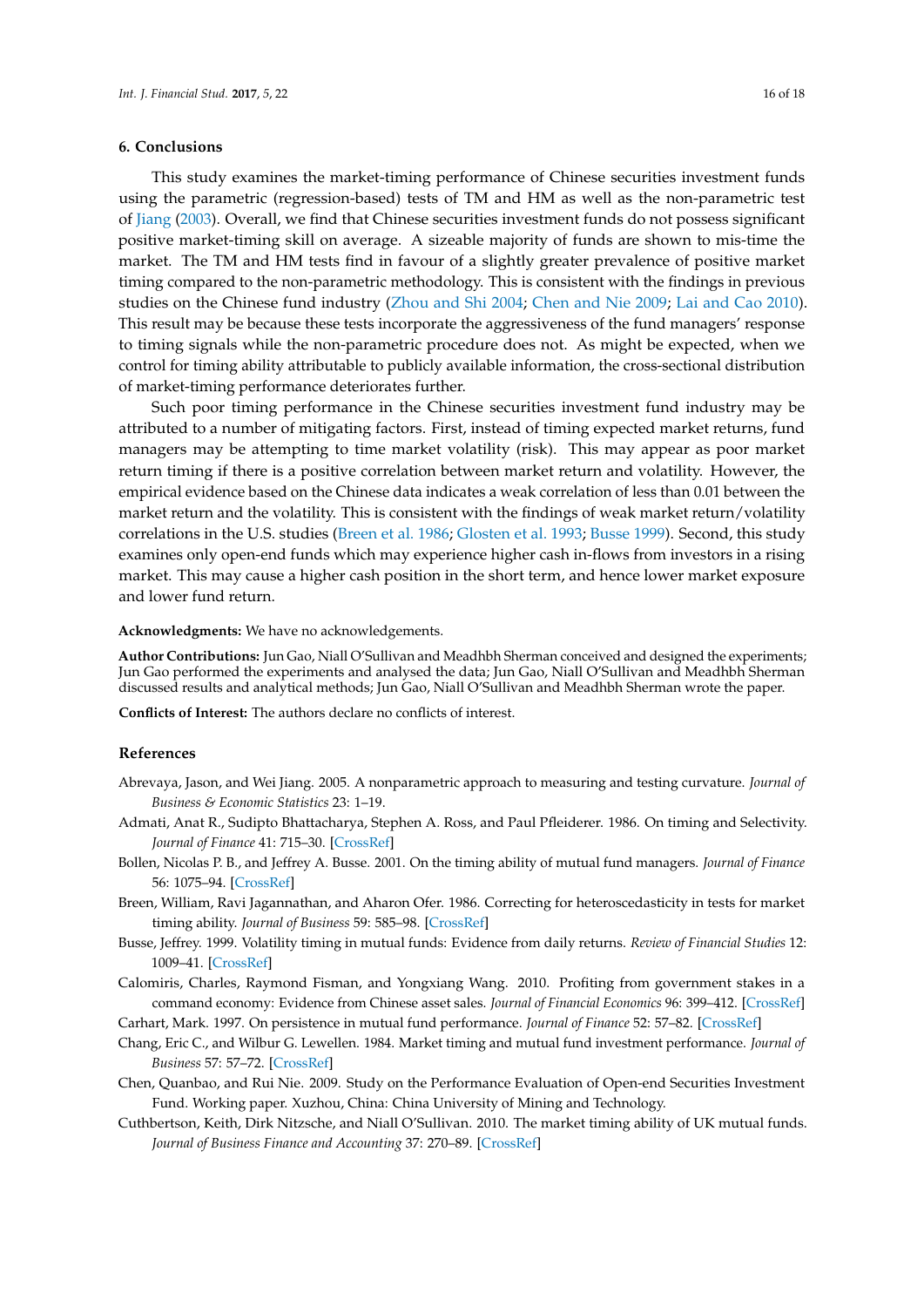- <span id="page-16-21"></span>Du, Jinmin, and Renying Liao. 2006. Empirical analysis and evaluation on the performance of Chinese open-end funds. *Academic Research* 2006: 59–64.
- <span id="page-16-14"></span>Edelen, Roger M. 1999. Investor flows and the assessed performance of open-end mutual funds. *Journal of Financial Economics* 53: 439–66. [\[CrossRef\]](http://dx.doi.org/10.1016/S0304-405X(99)00028-8)
- <span id="page-16-1"></span>Fama, Eugene, and Kenneth French. 1993. Common risk factors in the returns on stocks and bonds. *Journal of Financial Economics* 33: 3–56. [\[CrossRef\]](http://dx.doi.org/10.1016/0304-405X(93)90023-5)
- <span id="page-16-3"></span>Ferson, Wayne, and Rudi Schadt. 1996. Measuring fund strategy and performance in changing economic conditions. *Journal of Finance* 52: 425–62. [\[CrossRef\]](http://dx.doi.org/10.1111/j.1540-6261.1996.tb02690.x)
- <span id="page-16-13"></span>Ferson, Wayne, and Vincent Warther. 1996. Evaluating fund performance in a dynamic market. *Financial Analysts Journal* 52: 20–28. [\[CrossRef\]](http://dx.doi.org/10.2469/faj.v52.n6.2037)
- <span id="page-16-24"></span>Gao, Jun, Niall O'Sullivan, and Meadhbh Sherman. 2016. An Evaluation of Chinese Securities Investment Fund Performance. Working paper. Cork, Ireland: University College Cork.
- <span id="page-16-18"></span>Glosten, Lawrence, Ravi Jagannathan, and David Runkle. 1993. On the relation between the expected value and the volatility of the nominal excess return on stocks. *Journal of Finance* 48: 1779–801. [\[CrossRef\]](http://dx.doi.org/10.1111/j.1540-6261.1993.tb05128.x)
- <span id="page-16-9"></span>Goetzmann, William, Jonathan Ingersoll Jr., and Zoran Ivkovich. 2000. Monthly measurement of daily timers. *Journal of Financial and Quantitative Analysis* 35: 257–90. [\[CrossRef\]](http://dx.doi.org/10.2307/2676204)
- <span id="page-16-7"></span>Graham, John R., and Campbell R. Harvey. 1996. Grading the performance of market timing newsletters. *Journal of Financial Economics* 602001: 187–243. [\[CrossRef\]](http://dx.doi.org/10.1016/0304-405X(96)00879-3)
- <span id="page-16-10"></span>Grinblatt, Mark, and Sheridan Titman. 1989. Portfolio performance evaluation: Old issues and new insights. *Review of Financial Studies* 2: 393–421. [\[CrossRef\]](http://dx.doi.org/10.1093/rfs/2.3.393)
- <span id="page-16-2"></span>Gruber, Martin. 1996. Another puzzle: The growth in actively managed mutual funds. *Journal of Finance* 51: 783–810. [\[CrossRef\]](http://dx.doi.org/10.1111/j.1540-6261.1996.tb02707.x)
- <span id="page-16-16"></span>Henriksson, Roy D. 1984. Market timing and mutual fund performance: An empirical investigation. *Journal of Business* 57: 73–96. [\[CrossRef\]](http://dx.doi.org/10.1086/296225)
- <span id="page-16-5"></span>Henriksson, Roy D., and Robert C. Merton. 1981. On market timing and investment performance II: Statistical procedures for evaluating forecasting skills. *Journal of Business* 54: 513–33. [\[CrossRef\]](http://dx.doi.org/10.1086/296144)
- <span id="page-16-8"></span>Jagannathan, Ravi, and Robert Korajczyk. 1986. Assessing the market timing performance of managed portfolios. *Journal of Business* 59: 217–35. [\[CrossRef\]](http://dx.doi.org/10.1086/296326)
- <span id="page-16-0"></span>Jensen, Michael. 1968. The performance of mutual funds in the period 1945–1964. *Journal of Finance* 23: 389–416. [\[CrossRef\]](http://dx.doi.org/10.1111/j.1540-6261.1968.tb00815.x)
- <span id="page-16-6"></span>Jiang, Wei. 2003. A nonparametric test of market timing. *Journal of Empirical Finance* 10: 399–425. [\[CrossRef\]](http://dx.doi.org/10.1016/S0927-5398(02)00065-8)
- <span id="page-16-20"></span>Jiang, Kunying, and Zhenquan Zhao. 2005. *The Studies on Performance Evaluation of Chinese Securities Funds*. Jilin: Jilin University.
- <span id="page-16-15"></span>Kon, Stanley. 1983. The market timing performance of mutual fund managers. *Journal of Business* 56: 323–47. [\[CrossRef\]](http://dx.doi.org/10.1086/296204)
- <span id="page-16-11"></span>Kothari, S. P., and Jerold B. Warner. 2001. Evaluating mutual fund performance. *Journal of Finance* 56: 1985–2010. [\[CrossRef\]](http://dx.doi.org/10.1111/0022-1082.00397)
- <span id="page-16-22"></span>Lai, Shuyi, and Tinggui Cao. 2010. *Study on Performance Comprehensive Evaluation of Stock-Based Open-End Funds*. Chengdu: Southwestern University of Finance and Economics.
- <span id="page-16-17"></span>Lockwood, Larry J., and Rao K. Kadiyala. 1985. Utilization of Market Forecasts in Portfolio Management: An Empirical Analysis. Working paper. Arlington, TX, USA: College of Business Administration, University of Texas at Arlington.
- <span id="page-16-19"></span>Niu, Hong, and Junyi Zhan. 2004. Non-parametric tests of market timing ability on Chinese securities investment funds. *Management World* 10: 29–35.
- <span id="page-16-23"></span>Peng, Liang. 2001. Building a venture capital index. SSRN working paper 258599. State College, PA, USA: Smeal College of Business, The Pennsylvania State University.
- <span id="page-16-25"></span><span id="page-16-4"></span>Serfling, Robert J. 2009. *Approximation Theorems of Mathematical Statistics*. Hoboken: John Wiley & Sons, vol. 162.
- Treynor, Jack, and Kay Mazuy. 1966. Can mutual funds outguess the market? *Harvard Business Review* 44: 131–36.
- <span id="page-16-12"></span>Warther, Vincent A. 1995. Aggregate mutual fund flows and security returns. *Journal of Financial Economics* 39: 209–35. [\[CrossRef\]](http://dx.doi.org/10.1016/0304-405X(95)00827-2)